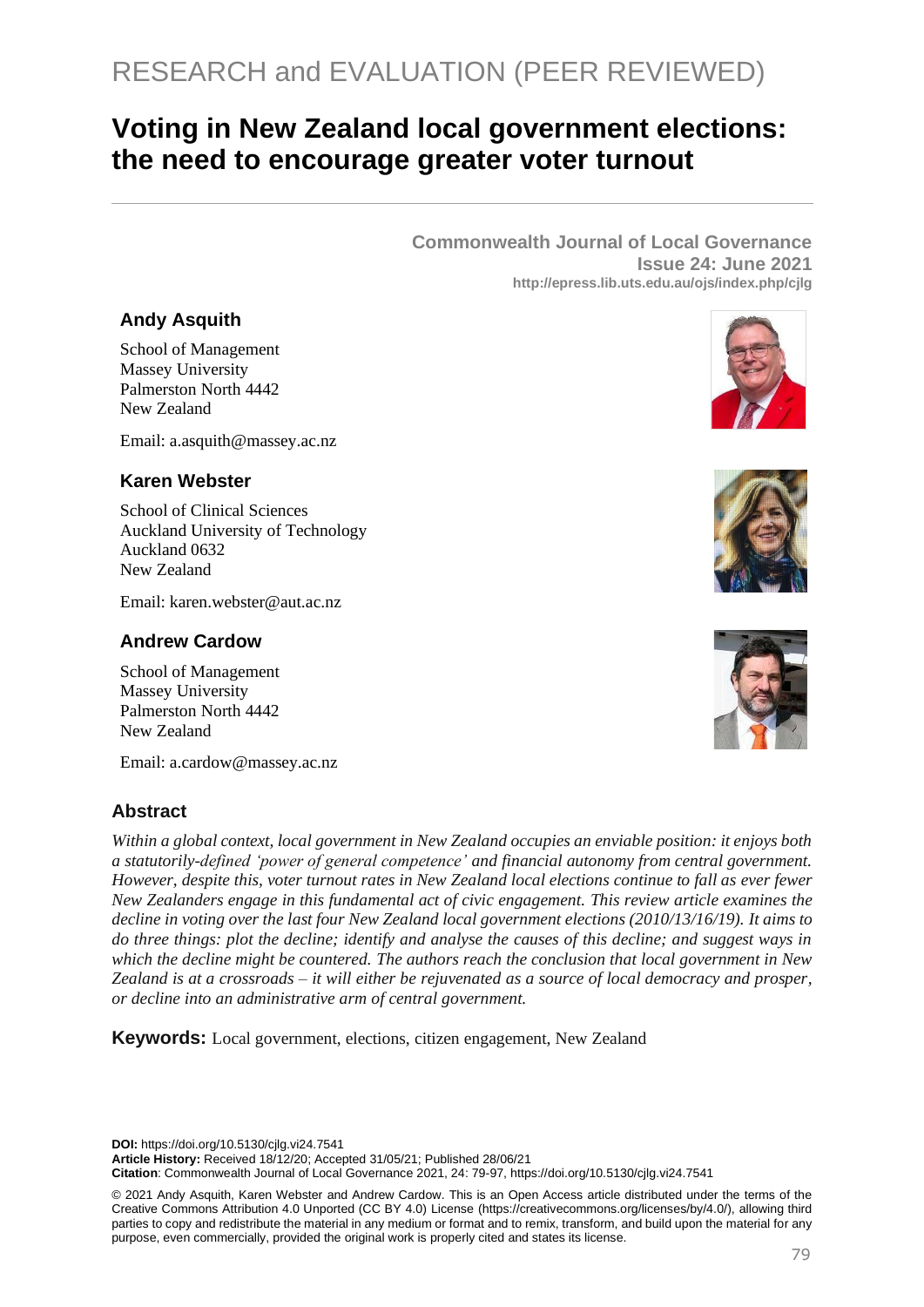#### **Introduction**

Every three years New Zealanders participate in local government elections for 78 local authorities. Within most of those local authorities, councillors are elected based on wards (subdivisions), or  $-$  in a minority of areas – 'at large'; that is, by the whole electorate. Mayors, however, are in every case directly elected by the whole electorate. Across New Zealand there is a decline in the number of citizens participating in local government elections. Turnout has decreased over the last four decades from a national average of 57% in 1989, to a low of 38.2% in 2019 (Beattie 2011; Local Government New Zealand 2019), raising issues of democratic legitimacy in local government (Bush 1995; Cox 2003; Gronlund and Setala 2007). This decline in voting is not reflected at the central government level, which shows voter turnout of 79.8% (Electoral Commission 2018) and recently 82.5% in 2020 (Electoral Commission 2020).

It has been argued by Asquith (2012) that local government in New Zealand occupies an enviable international position. At the time of its enactment, the country's Local Government Act (LGA) 2002 formally recognised the role of local government in New Zealand and empowered 'local bodies' (the term for local authorities) to pursue the 'four well-beings'. This is a broad power to act as they see fit within the law to enhance the well-being of their citizens economically, socially, environmentally and culturally. The pursuit of the well-beings (repealed in 2012 but reinstated in 2019) is equated with what has been described as a 'power of general competence' (Perriam 2002; McKinlay 2003; Shand 2019).

Alongside the power of general competence, New Zealand local bodies also enjoy unusually high levels of financial autonomy (Asquith 2012; Shand 2019). Unlike local authorities in jurisdictions such as England, where local governments have also been granted the power of general competence, and Scotland, where they have a power of general well-being, local bodies in New Zealand have also largely been freed from dependence on finance delegated from a higher tier of government. An English local authority, for example, is dependent on grants of various kinds from central government for in excess of 80% of its income; by contrast, a New Zealand local body will raise over 85% of its income locally through property taxes – both general and targeted 'rates' (Department of Internal Affairs 2015). Yet despite the importance of these local taxes, local body elections attract declining numbers of citizens and engagement in the democratic process is decreasing.

In this review the authors draw on extant literature to explain the influences on voter turnout in New Zealand. We begin with a review of conceptual frameworks concerning voting behaviour internationally and relevant features of New Zealand local government. We then plot the decline in turnout and analyse the causes, before identifying seven specific factors which discourage New Zealand citizens from voting. We conclude with suggestions to strengthen local democracy in New Zealand.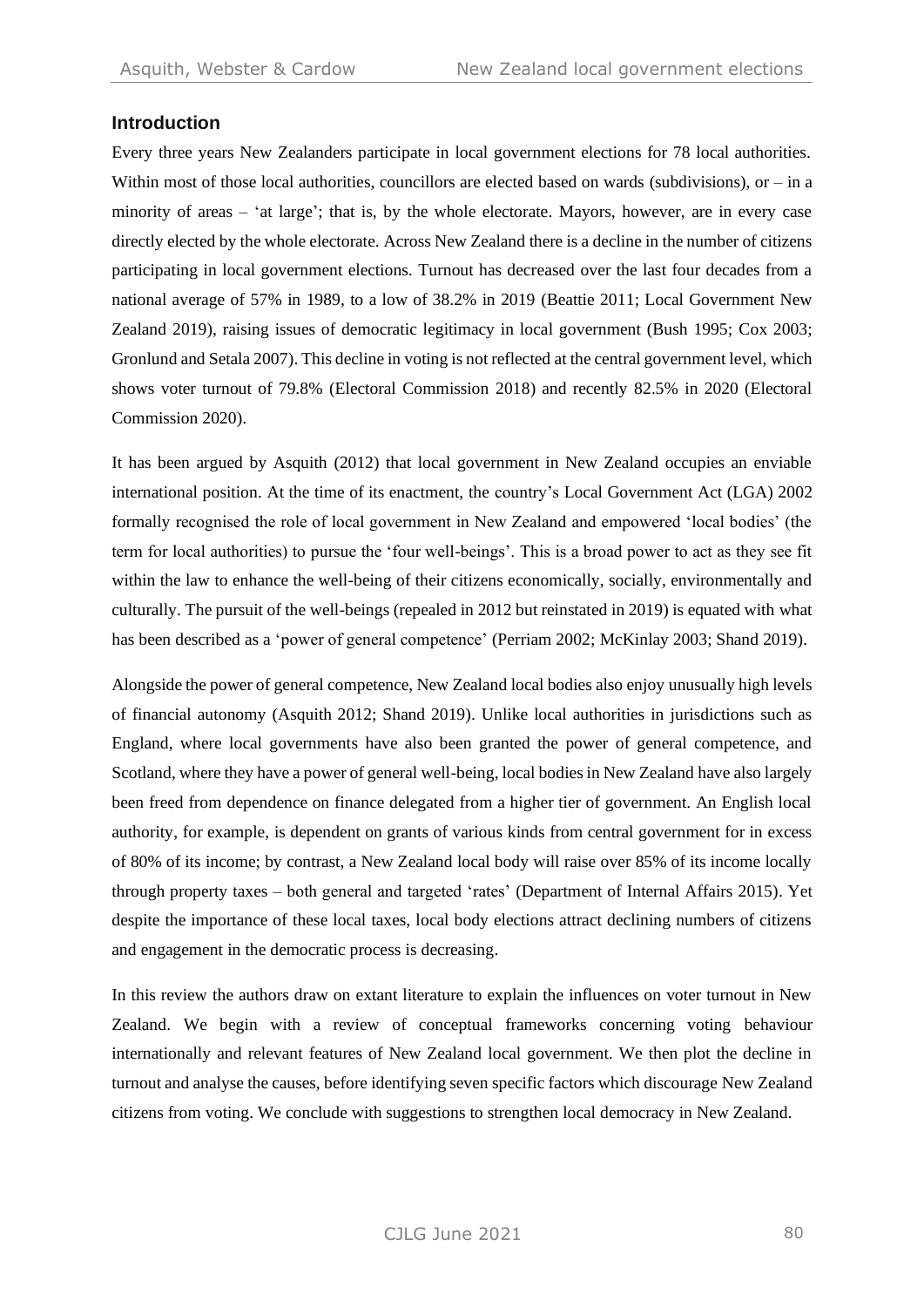## **Conceptual frameworks in a New Zealand context**

The New Zealand non-voter mirrors the international non-voter. According to Foster and Taylor (2019), they are more likely to be from non-European ethnic groups. In national elections, for example, those enrolled in Maori electorates were 14% less likely to vote (Electoral Commission 2015). General electorates with a high Maori and Pasifika population showed a 9% lower turnout than average, and New Zealanders of Asian descent had the lowest turnout per capita in the 2008 and 2011 elections. Nonvoters also tended to be younger, with 42% of 18–24-year-olds not voting in the 2011 election (Statistics New Zealand 2014). In 2017, non-voting of this age cohort decreased by 6.5%, preceded by decreases in 25–29-year-olds and 30–34-year-olds of 5.5% and 3.5% respectively (Electoral Commission 2018). Alongside this, New Zealand non-voters were more likely to have low incomes and fewer assets, and to be unemployed and to live in rural areas. Foster and Taylor (2019) highlighted that many of these characteristics were intersectional – eg young Maori with a low standard of living, or living rurally, were less likely to vote (Electoral Commission 2015; Foster and Taylor 2019).

The international literature highlights a range of concepts that help to explain these observations and influence voter turnout at local elections. They include in particular:

- 'rational choice' theory whether elections are seen to matter
- 'youth footprint' theory the experience of young voters' first three elections
- 'social group' theory the demographic and social nature of electorates
- 'first- and second-order elections' the perceived significance of the election within the national framework of democracy.

Rational choice theory (Riker and Ordeshook 1968) suggests that elections must matter in order for voters to participate. It focuses on the costs of participation, generally established by institutional features in the country or region; the perceived benefits, generally arising from the political context and the state of electoral party competition; and the probability of one's vote making a difference. Further, an individual's level of political engagement is determined by their feeling of 'political efficacy' – ie whether they believe that individual political action has an impact on the political process (Campbell et al. 1954). The advocates of rational choice theory assert that the higher the degree of efficacy, the more likely it is that an individual will vote.

Youth footprint theory was advanced by Franklin (2004). He argued that a significant change in established democracies was the swelling of electorates in most Western countries from the late 1960s, as a result of the 'baby boomer' generation reaching voting age. Franklin also observed that newer cohorts were *"… more responsive to changes in the character of elections, and the relative size of this group strongly affects turnout by changing the proportion of the electorate that responds to changes in the elections' character"* (p. 210). This theory has been supported by multi-country longitudinal data showing increasing cohorts of new voters as the electoral age lowered (Franklin 2004) and a tendency

CJLG June 2021 81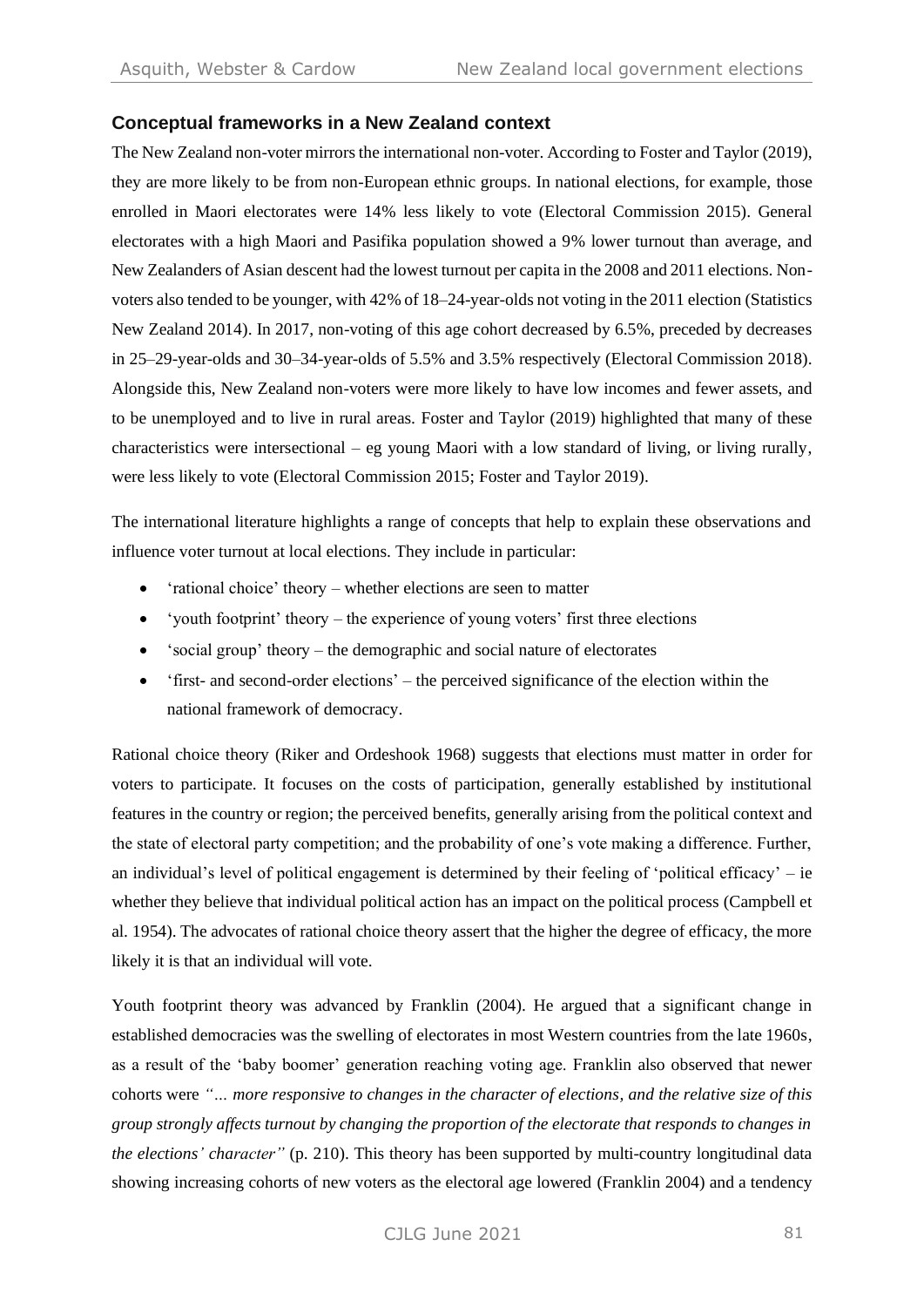for *"incoming cohorts to retain the habit of higher or lower turnout gained in their first elections"* (p. 60). Such a finding tends to support anecdotal evidence that establishing voting habits early is a successful strategy to increase turnout. The disenfranchisement of younger voters leading to a trend in declining turnout was attributed to a socialising effect at a time when they were establishing themselves in society, and not yet in a position to perceive political benefits. This age effect has influenced voting patterns over a long period of time, and over 20–30 years could account for the trend of declining turnout (Ellis 2006).

In New Zealand's case, the findings of Vowles (2010), showing turnout among youth has not declined between successive generations, cast some doubt on the applicability of 'youth footprint' theory in national elections. On the other hand, the New Zealand literature supports the international concept of social group theory as a contributor to voter behaviour in terms of age, ethnicity, income and rural/urban character (Department of Internal Affairs 2010, 2013; Drage and Webster 2016; Foster and Taylor 2019).

The concept of first- and second-order elections was advanced by Reif and Schmitt (1980) in their analysis of European elections. First-order elections are those offering voters a critical choice of who should govern a country. Second-order elections are seen as less important, because, while open to influence by national party politics, they determine the outcome for lesser offices such as the roles of regional and local officials. Reif and Schmitt suggest that lower levels of voter turnout in municipal elections are explained by less being at stake. If we accept that the concept of first- and second-order elections advanced by Reif and Schmitt (1980) is a valid one, it seems logical that the rational choice theory and its corollary concern of political efficacy (Franklin 2004; Vowles 2010), will heavily influence local government election turnouts.

Commentators in New Zealand (Electoral Commission 2014, 2015; Drage and Webster 2016), have argued that electoral institutions, <sup>1</sup> and elector knowledge about elections and candidates, are also important influencers of voter turnout at local elections. The New Zealand Local Government Commission (2008) and successive Electoral Commission surveys (Electoral Commission 2015, 2018) highlighted elector apathy and lack of effort as reasons for non-voting. They note as frequently cited factors electors claiming they are too busy or that they ran out of time to vote. Institutional arrangements (see footnote 1), the nature and scale of elections and the resulting complexity were also cited as barriers to voting. In addition, the timing of elections with respect to school holidays and the three-week election period (which was seen as too long), were identified as problematic (Department of Internal Affairs 2010).

<sup>&</sup>lt;sup>1</sup> The Electoral Act 2001 provides for: elections to be held 'at large' (across the whole electoral area) or by ward (a division of the electoral district); councils to be free to choose either 'first past the post' or 'single transferable vote' (a proportional system) as the electoral system; and the establishment of Maori wards.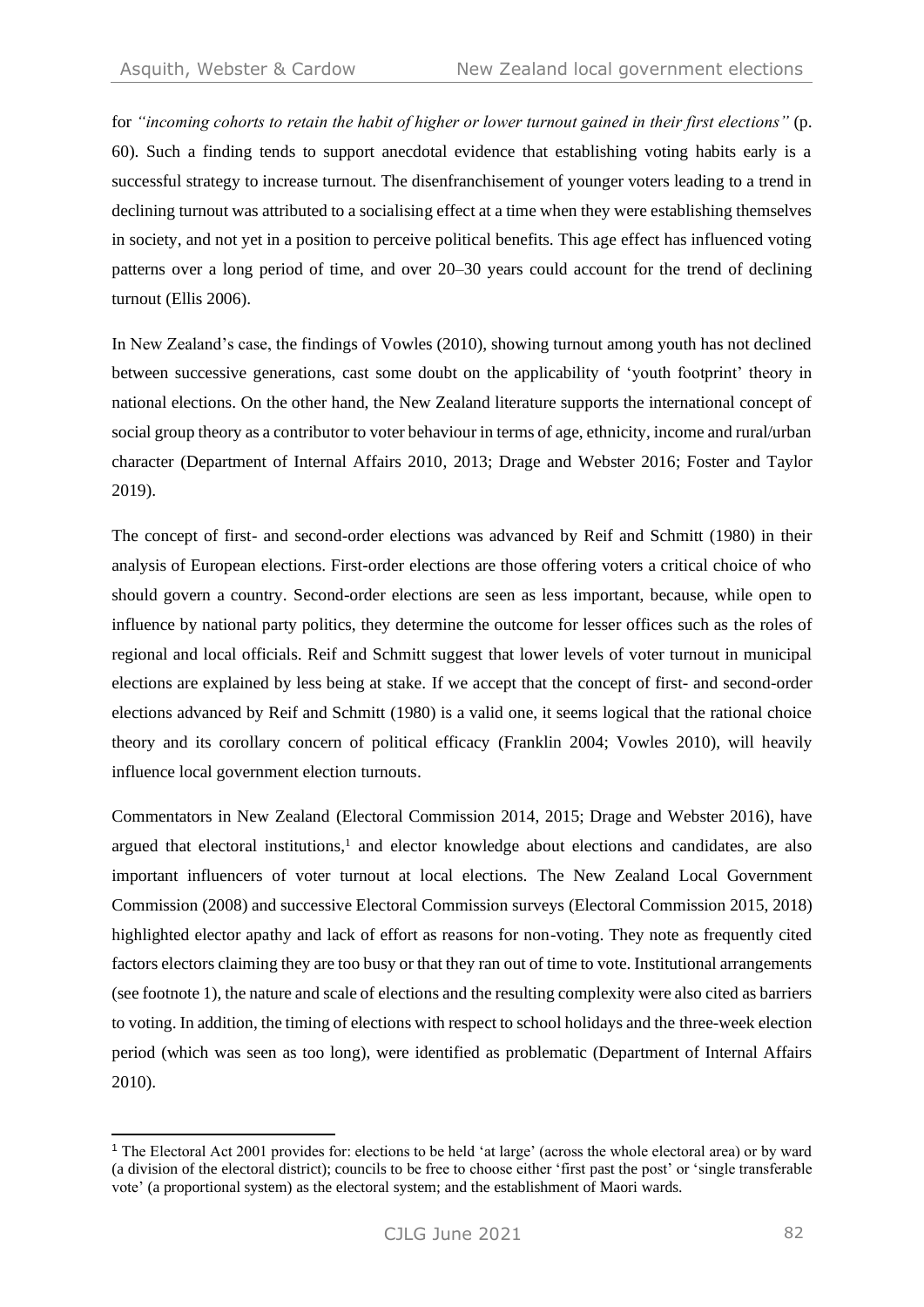The next section of this paper will discuss the relationship between central party politics at the national level and in local government in New Zealand's main centres.

## **Significant features of New Zealand local government**

Until 1989, New Zealand had around 850 multipurpose regional and local authorities (Derby 2016). Local government reforms in 1989 significantly reduced the number of local bodies to 86. By 2021 further reforms had reduced the number to 78. However, it is the 61 local authorities (district and city councils) and six unitary authorities (councils holding both local and regional powers) that are of interest here. The direct election of mayors in those bodies has been observed to have a significant impact on the media profile of an electoral cycle, and hence voter turnout, compared with the 11 regional councils which appoint a chairperson from amongst the elected councillors.

A common rationale for voting in local elections is that, as the tier of government closest to the populace, local government has great meaning and relevance to the citizenry (Wilson and Game 2012; Drage and Cheyne 2016). Local government development in New Zealand has been described as one of 'stakeholder democracy', in that it was landowners who were first granted the vote in local government (Hill 2003). According to Hill (2003), the long-running impression created among the voting public was one of local government in New Zealand being for the 'protection of the ratepayers' (ie those people directly paying property taxes). This impression was reinforced for decades by continued reference to 'ratepayers' in speeches by local government politicians in New Zealand, notwithstanding a law change in the 1890s that opened up voting rights to all residents of a local government district. Even in 1950, the prime minister of the day, Sidney Holland, proclaimed in parliament that New Zealand was a property-owning democracy. Hence the enduring view subsists that property owners are the primary stakeholders in local government in New Zealand.

Another relevant consideration is the high ratio of citizens to elected representatives (councillors and mayors) in local government. Put in an international context, New Zealand presents as a significant statistical outlier, and the high ratio increases the distance between voters and their representatives. Table 1 below illustrates this position.

| Country               | Citizens/elected local representative |  |  |  |
|-----------------------|---------------------------------------|--|--|--|
| Austria               | 210                                   |  |  |  |
| Finland               | 418                                   |  |  |  |
| Denmark               | 1,161                                 |  |  |  |
| New Zealand           | 5,530                                 |  |  |  |
| Auckland <sup>2</sup> | 8.824                                 |  |  |  |

*Table 1: Citizens per local elected representative – international comparison*

Source: Reid (2016)

<sup>&</sup>lt;sup>2</sup> The table includes Auckland, as it is by far the largest city in New Zealand (population approximately 1.5 million, one-third of the national total) and is governed by a city council.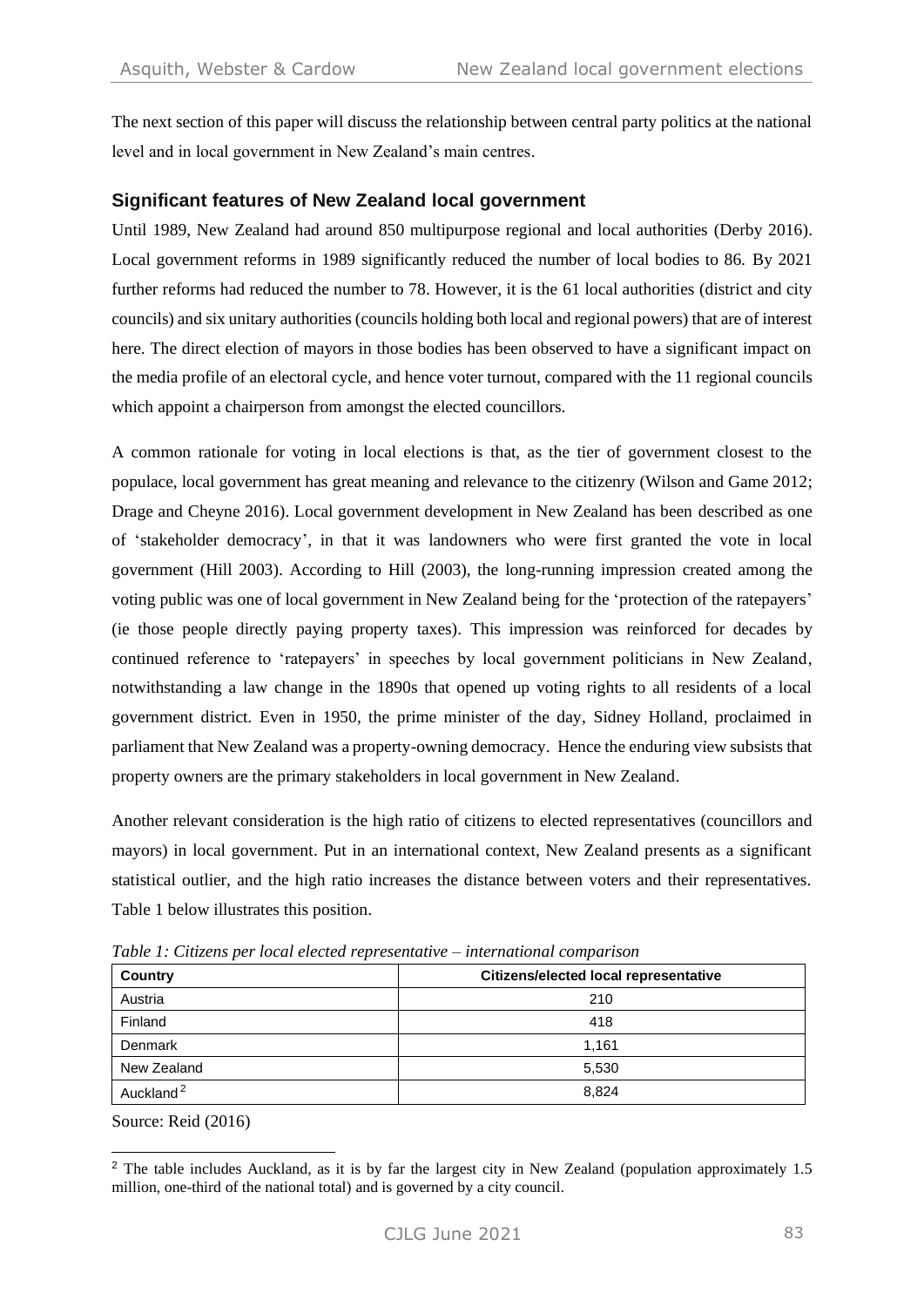## *The role of party politics*

Party politics undoubtedly has a socio-psychological effect (Greene 2004; Hornung et al. 2019) on voter behaviour in local government. Bush (1995) commented upon the long-standing popular view that *"politics contaminates the pure air of local government"* (p. 260), and the effect it has had on many voters in New Zealand over the decades. In New Zealand, citizens have since the 1980s flocked to the banner 'Keep Politics out of Local Government', an irrational slogan that nonetheless expresses repugnance for the idea of central government party politics influencing local governance (Bush 1980, p. 178). Bush (1995) sees the irrationality of this view, as he describes politics as *"the process by which resources are allocated… who gets what, when, how and why"* (p. 260). It follows that politics, in this sense, is as prevalent in local government as it is in central government; but, as Bush argues, the object of disapproval in New Zealand has been party politics of a polemic nature as seen in central government elections. However, Bush offers no rationale for why political parties have been unwanted in local government. In fact, in recent times party affiliation at the local level has been on the rise in New Zealand's two largest cities (Webster et al. 2019a, 2019b). Between 2007 and 2016, the number of candidates affiliating overtly to a political party doubled in Auckland (from 15% to 38%) and Christchurch (11% to 26%) (Webster et al. 2019b).

Party politics at the local level simplifies the voting process by assisting electors to sort out policy pledges (Bush 1980), and he notes that *"voters appreciate the cues given by candidate affiliations"* (Bush 1995, p. 264). It seems clear that political parties can offer a broader choice of candidates and, if they are elected in sufficient numbers, provide some accountability on the delivery of policy pledges. It is also well acknowledged in New Zealand and internationally that local politics can serve as a 'stepping-stone' for candidates seeking experience in grass-roots politics and campaigning before contesting a central government seat (Copus 1997; Copus and Erlingsson 2012; Webster et al. 2019b).

Asquith (2012, p. 81) described the apparent lack of overt (party) political activity in New Zealand local government as one of its most distinctive features. Alongside this he acknowledged what he termed 'covert' political activity, for example the centre-right National Party masquerading as the group Citizens and Ratepayers, and the centre-left as the group City Vision. Interestingly, though, there is evidence showing that in the 2010 local elections candidates who affiliated overtly to a political party were three times as likely to be elected as independent candidates, and twice as likely as candidates associated with a local group (Webster et al. 2019a).

The number of candidates failing to disclose party-political affiliations has not been quantified in the recent history of New Zealand local government. However, there have been a number of high-profile mayoral candidates who have had a history of political party leadership roles, but who have not been open about their past political activity – the current mayors of Auckland, Christchurch and Wellington being cases in point. Drawing on the work of Putnam (1993, 2000) the authors argue that this lack of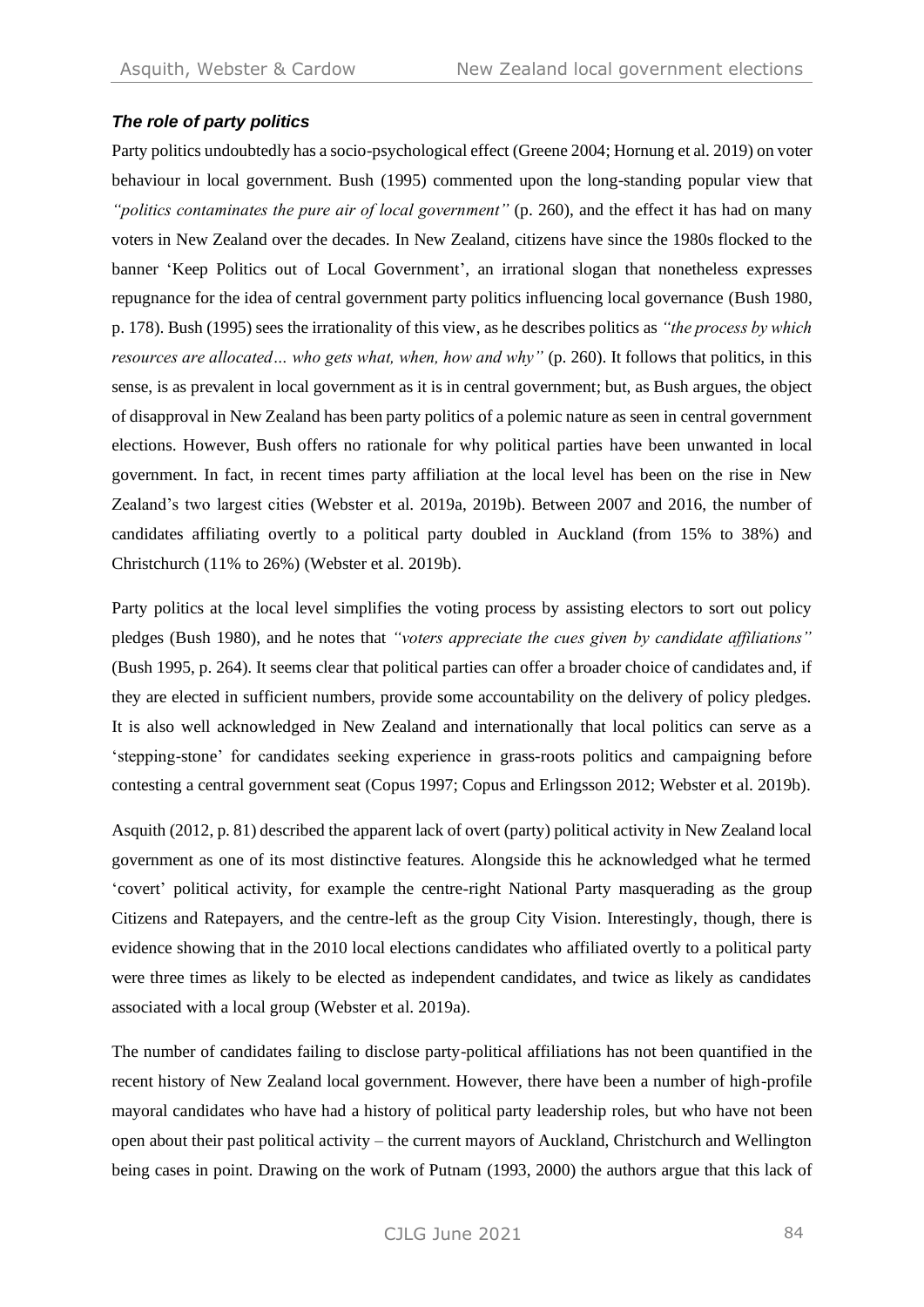transparency can undermine the trust that voters have in the local democratic process and is likely to impact on their decision whether to vote or not.

## **Patterns of declining voter participation**

The recent decline in voter participation in local body elections is summarised in Table 2 below, which also highlights the number of uncontested mayoral elections out of the 67 eligible local authorities.

| Year                   | 2001 | 2004 | 2007 | 2010 | 2013 | 2016 | 2019 |
|------------------------|------|------|------|------|------|------|------|
| Turnout %              | 48   | 46   | 44   | 49   | 41   | 42   | 41.4 |
| Unopposed mayors (no.) |      | 13   | 13   |      |      |      |      |
| Unopposed mayors (%)   | 11.9 | 19.4 | 19.4 | 13.4 | 11.9 | 13.4 |      |

*Table 2: Overall local voter participation and unopposed mayors*

Source: Local Government New Zealand (2019); <sup>3</sup> Department of Internal Affairs (2010, 2013)

There are three features of interest regarding the overall decline in voter turnout. Firstly, the number of uncontested mayoral elections has remained relatively low. It is widely believed that a higher number of mayoral elections would have increased voter interest and levels of participation. In 2006, the Department of Internal Affairs noted that *"mayoral contests have a strong effect on turnout, especially where the mayoralty was strongly contested and the incumbent mayor was subsequently defeated"* (Department of Internal Affairs 2006, p. 26). While the data presented in Table 2 may be seen to cast some doubt on this proposition, it is supported by other evidence on the importance of contestability, as discussed below.

Secondly, the majority of New Zealand local elections since 1989 have been conducted by postal voting. Twenty-five years ago, Bush (1995) argued the past decline in voter participation levels was due to the requirement to visit a polling station to cast a vote, with the adoption of postal voting being seen as the solution. It was hoped the downward trend could be reversed. However, Table 2 shows the continuing decrease in turnout since 2001 (and indeed voter turnout has fallen steadily since 1989), with the exception of 2010 when the introduction of the new unitary Auckland Council, amid much media hype, bucked the general trend.

A further point of interest is the clear evidence that voter turnout in smaller and rural local authorities is significantly higher than in larger urban ones (Department of Internal Affairs 2013; Geys 2006). This trend is reported by Reid (2016) and clearly demonstrated by Local Government New Zealand's data from the last four electoral rounds, whereby there is a marked difference of at least 10% between voter engagement in rural authorities and that in bigger metropolitan councils. This is shown in Table 3.

<sup>3</sup> Local Government New Zealand (LGNZ) is the national association that represents elected councillors, not a government department.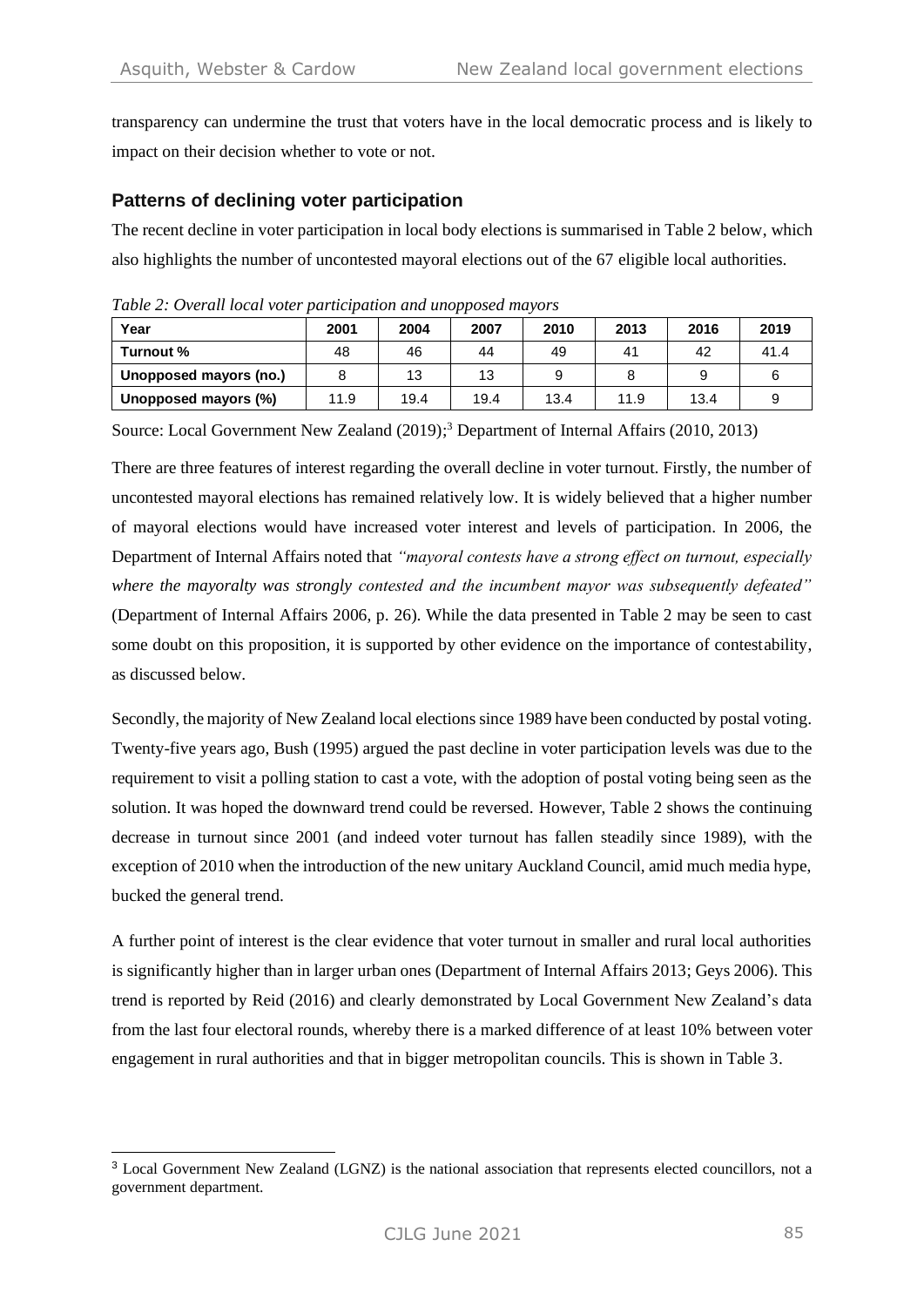| Voter turnout %         | 2010 | 2013 | 2016 | 2019 | % change |
|-------------------------|------|------|------|------|----------|
| <b>Metro</b>            | 45.0 | 38.0 | 39.3 | 38.2 | $-1.2$   |
| <b>Provincial</b>       | 50.0 | 47.0 | 45.7 | 46.7 | 1.0      |
| <b>Rural</b>            | 54.0 | 50.0 | 49.8 | 56.9 | 7.1      |
| <b>National average</b> | 49.0 | 41.3 | 42.0 | 41.4 | $-0.7$   |

*Table 3: Voter turnout by metropolitan, provincial and rural local authorities*

Source: Local Government New Zealand (2019)

There is also evidence that the ratio of councillors to number of voters, and the total population and geographical size of constituencies, are important factors. Drage and Webster (2016) observe that the New Zealand Department of Internal Affairs statistics have consistently shown an increase in voter participation where councillors represent fewer citizens. This picture is amply illustrated by Table 4, which shows 2019 data from large and small councils.

| Council             | Turnout % | <b>Councillors</b> | <b>Voters</b> | Representation<br>ratio |
|---------------------|-----------|--------------------|---------------|-------------------------|
| Auckland            | 35.3      | 20                 | 1,065,501     | 53,275                  |
| Wellington          | 39.9      | 14                 | 148,177       | 10,584                  |
| <b>Christchurch</b> | 41.1      | 16                 | 248,605       | 15,538                  |
| <b>Hamilton</b>     | 39.4      | 12                 | 102,673       | 8,556                   |
| <b>Mackenzie</b>    | 60.6      | 6                  | 3,115         | 519                     |
| Westland            | 63.9      | 8                  | 5,953         | 744                     |
| Kaikoura            | 61.4      | 7                  | 2,736         | 391                     |
| Waimate             | 52.2      | 8                  | 5,463         | 683                     |

*Table 4: Turnout and councillor/voter representation ratios for large and small councils, 2019*

Source: Local Government New Zealand (2019)

Drage and Webster (2016) observed that in 2013 *"the highest voter turnout in cities was in Nelson (52.2%), Napier (47.8%) and Invercargill (46%), all cities with representation ratios of 3,000 to 3,500"* (p. 144). Similarly, Reid (2016) notes that councils with smaller representation ratios tend to have higher levels of voter turnout – something which is reflected in Local Government New Zealand's own statistics. These institutional facets of New Zealand local government support the rational choice argument discussed earlier, namely that elections must be seen as relevant and meaningful to voters' daily lives in order for them to turn out – a point reinforced by the data contained in Table 4.

## **Opportunities for improvement**

Acknowledging the large body of research supporting rational voter theory and suggesting social structure as an explanation for the generational footprint of lower turnout in New Zealand and as a possible explanation for the decrease in voting in recent decades, this paper proposes a further seven factors – both institutional and psychosocial – which have the potential to hinder participation levels in local elections in New Zealand. They are: (1) lack of contestability; (2) candidate party-political affiliation; (3) the complication of multiple electoral systems; (4) competency of local candidates; (5) a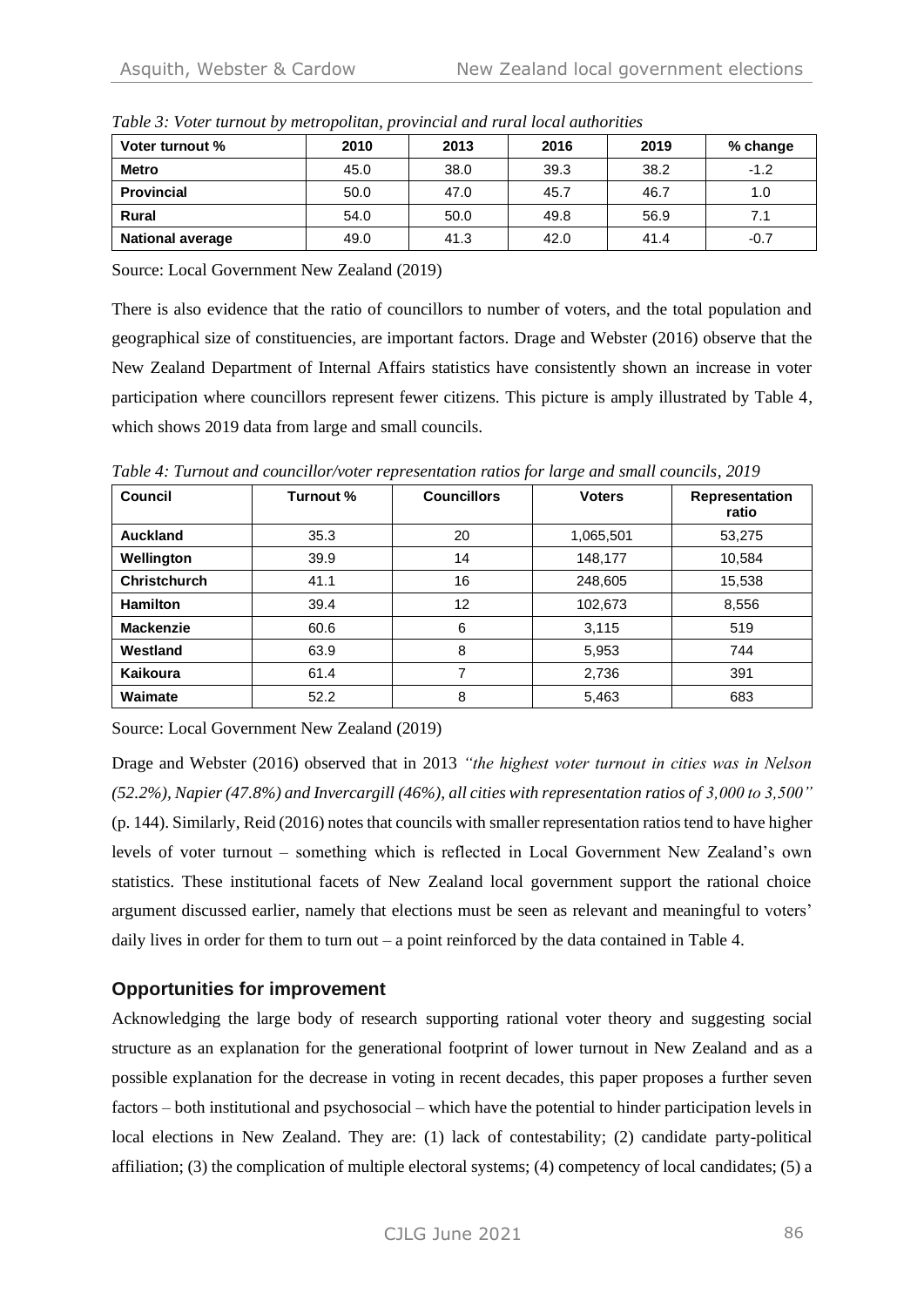lack of council and candidate information; (6) the visibility of incumbent councillors; and (7) the cost of participating in local elections. The authors suggest that, taken together, these may significantly impede and discourage citizen engagement and participation in local elections in New Zealand.

#### *Lack of contestability*

Elections are contests and are a fundamental expression of local democracy (Beattie 2011). No one should be 'elected' unopposed. However, in New Zealand in 2016 nine incumbent mayors were elected unopposed (see Table 2) – including one who had not had a challenger since first being elected in 2004 (ie over a cycle of four triennial elections). This speaks to the rational choice argument that elections need to matter to mobilise voters: if a mayor is popularly elected and recognised as the leader and spokesperson for an area, and is a focus of media and campaign activity, then a mayoral election is likely to attract voter participation (Department of Internal Affairs 2006). While the New Zealand data presented in Table 2 does raise questions about this reasoning, the theory is supported by a large body of international research which has found that failure to have a mayoral election has a negative influence upon overall voter turnout (Beattie 2011; Blais and Rubenson 2012; Wilson and Game 2012).

Moreover, the importance of contestability is starkly illustrated by the races for the Auckland mayoralty since 2010. Auckland is New Zealand's largest local authority with a population of 1.5 million, serving a third of the country's inhabitants. Even a slight increase or decrease in voting levels in Auckland can significantly influence the national turnout figures. The comparable elections for the position of Auckland mayor in 2010 and 2013 are presented as an example. In 2010, a pan-Auckland unitary council was created following the Royal Commission on Auckland Governance and the election for mayor was seen as being one of national significance and importance. Although some 22 candidates ran for the post in 2010, it was widely accepted in the media that it was a 'two-horse race' between the right-leaning, former National Party minister and last mayor of the former central Auckland City John Banks, and the left-leaning Len Brown, mayor of the former Manukau City in the south of the Auckland conurbation (Stuff 2010). Such was the media and general interest in the election, won by Brown, that the turnout of 51% (Department of Internal Affairs 2013) bucked the national trend.

The 2013 Auckland local government election presented a different case. Brown, as the first mayor of the 'new' Auckland, looked to be hard to defeat and there was no high-profile centre-right candidate. Brown was re-elected, but with a decreased voter turnout of 35.5% (Local Government New Zealand 2019). This pattern was repeated in 2016. However, in 2019, the mayoral race was a 'multi-horse' contest between two former Labour cabinet colleagues, Phil Goff – the incumbent mayor and former party leader – against the challenge of John Tamihere. The robust mayoral competition contributed to a 4% lift in voter turnout over the previous election.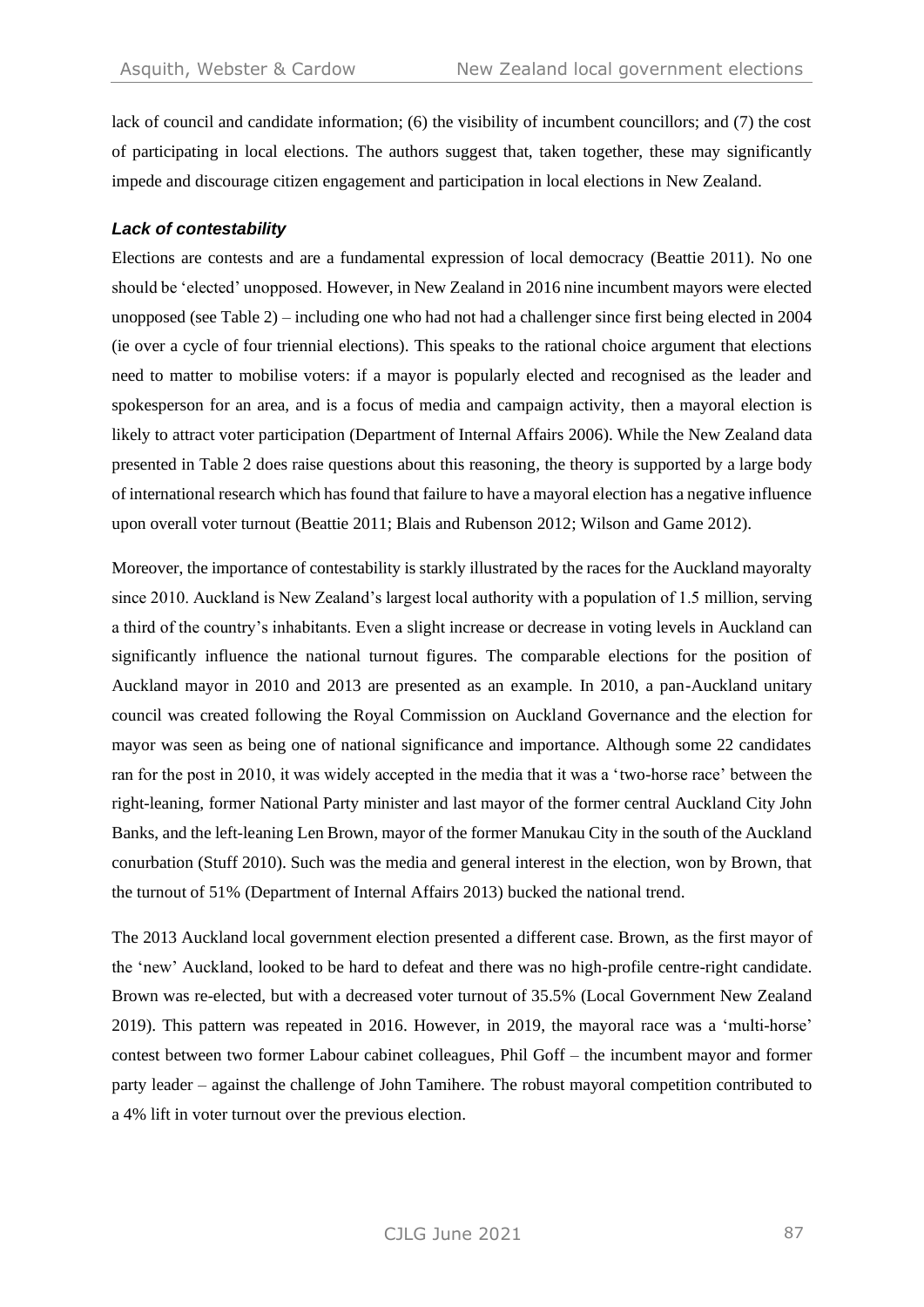## *Political affiliation*

The second influencing factor identified by this paper relates to candidates' reticence to declare a 'political' affiliation, a significant issue affecting local body elections in New Zealand's largest centres (Webster et al. 2019b). The country has an image of being at the forefront of environmental recycling. Equally apparent is the constant 'recycling' back and forth of politicians between central and local government. While there are a small number of local politicians who make the 'step up' into parliament, there have been many former central government politicians fashioning a second political career in local government (Hehar 2016; Hurley 2019). While in parliament, these candidates have all been representatives of a major political party, but in local elections they claim to be 'independent', even though it appears that few, if any, relinquish their political party membership. This undermines perceptions of the transparency and credibility of local government. The idea of being able to shed one's political values and beliefs simply because of the desire to be seen as independent, is something we, the authors, find hard to accept.

#### *Multiple electoral systems*

A third factor is the use of multiple electoral systems. The present research suggests central government has inadvertently complicated the electoral system, with the unintended outcome of alienating voters. The whole process of elections in New Zealand is complicated and confusing – with electors having to be familiar with, understand, and participate in three different systems simultaneously (Beattie 2011; Drage and Webster 2016; Reid 2016). For national parliamentary elections, voters face a system of mixed-member proportional representation (MMP). For local body elections, individual authorities may utilise either the 'first past the post' (FPP) or 'single transferable vote' (STV) system. Only a minority of local authorities (seven out of 67) used the STV system in 2013 and this number was in decline (Hayward 2016). There has, however, been a minor reversal recently, with 11 councils using STV in 2019, and in 2020 three additional councils voting to adopt STV for the 2022 local elections, bringing the total number of district and city councils using this method to 14 out of 67.

To coincide with the local body elections, every three years New Zealanders also elect members to their district health boards (DHBs). These elections all use the STV system. To complicate matters even further, ballot papers for the elections for mayor, the local body and the DHB are contained in a single document. Thus within one document electors may need to understand and differentiate between two wholly different electoral systems. Elections may also be held for other minor bodies, such as alcohol licensing trusts. This has the result of creating complex ballot papers which, already half a century ago, Walker (1966) argued was a factor likely to alienate would-be electors. The authors do note that the central government's recent Health and Disability Review (2020) recommended the abolition of DHB elections. Such a move may reduce the level of confusion, if the majority of councils persist with FPP.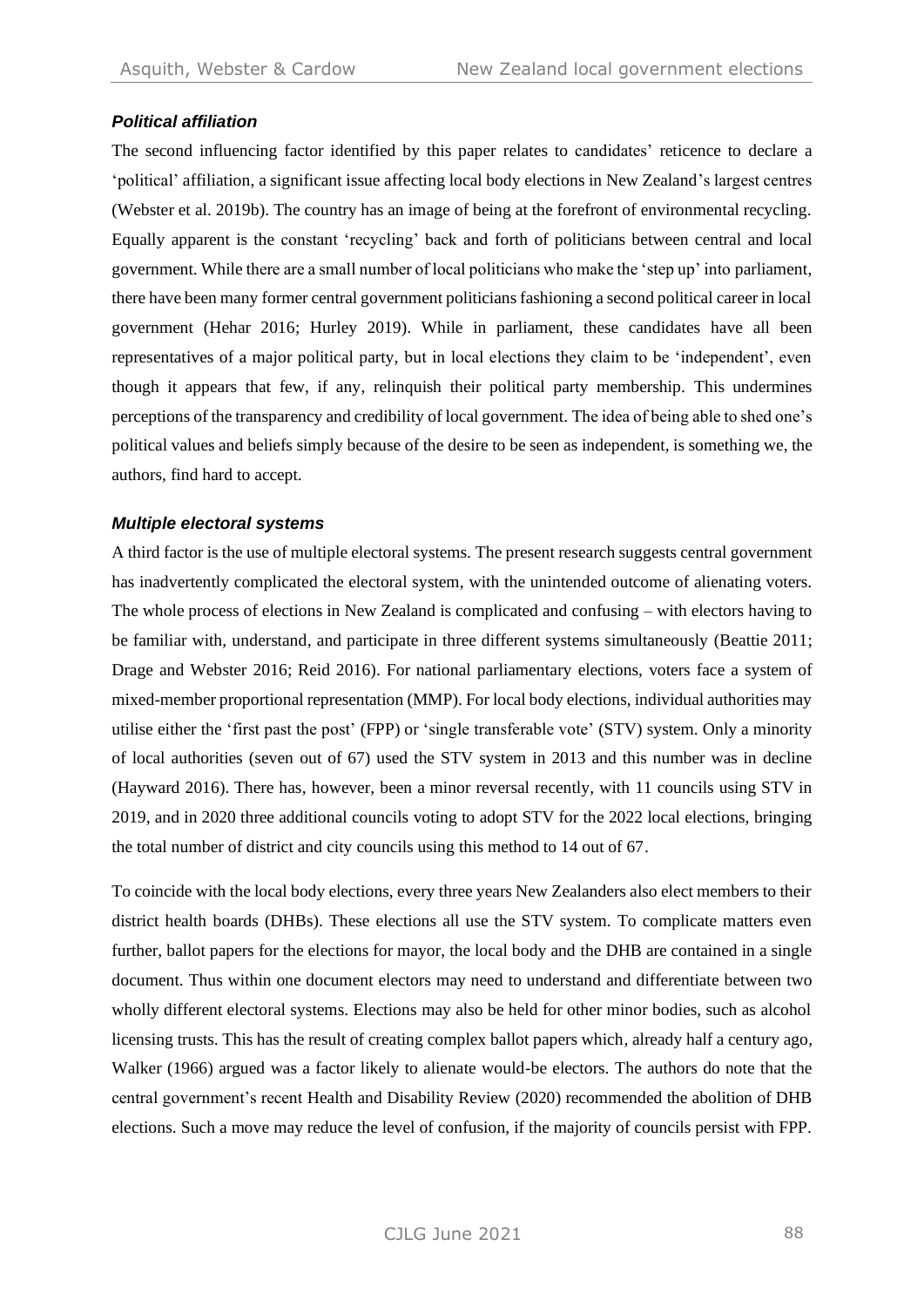#### *Competence of local candidates*

Fourth, in New Zealand the lack of competence of individuals standing for election to a local body is concerning, given the governance roles and responsibilities which mayors and councillors are expected to fulfil. This issue has 'come to a head' with recent events in three major councils: Tauranga, Invercargill and Wellington, all of which have had significant failures in governance. In Tauranga, the Department of Internal Affairs (DIA) replaced the council with Commissioners; in Invercargill Crown observers were appointed to Invercargill City Council; while Wellington is on a DIA 'watch list' and an independent governance reviewer has been appointed and will report in April 2023 to the Minister for Local Government (George and Keogh 2021).

To be eligible to stand in a local government election, a candidate must meet three core criteria: (i) be a New Zealand citizen; (ii) secure nominations from two people on the electoral roll for the local authority in which they want to stand; and (iii) pay a deposit of NZ\$200. This low threshold for entry has the effect of encouraging many candidates unlikely to be successful to stand. For example, the 2010 election for Auckland mayor attracted 21 candidates, of whom only two had a serious chance of victory – something acknowledged by the prime minister at the time, who noted he could *"work with either of the two candidates"* (Asquith 2015). Meanwhile in Palmerston North, it appears that one recent candidate could have been barred from holding mayoral office due to long-standing mental health issues<sup>4</sup> (Galuzka 2018). The lack of formal political party involvement in local government elections in New Zealand exacerbates this issue by, in effect, removing a 'quality-control' mechanism in candidate selection such as is found, for instance, in local government elections in the UK (Widdecombe 1986; Bottom and Reiser 2014) and Europe (Aars and Ringkjobt 2005; Bottom and Copus 2011; Copus and Erlingsson 2012).

#### *Council and candidate information*

Fifth, there is a general lack of voter information, both about the councils themselves and about those seeking election to council. Although each council's chief executive is required to produce a preelection report, there is scant public knowledge of either the existence of the report or its content. Often the only way a voter has knowledge of a candidate is if they read the statutorily mandated 'candidate information booklets', which describe in 150 words each candidate's 'platform' and political affiliation. As noted earlier, in New Zealand many candidates describe themselves as an 'independent' or simply ignore identifying their status (Webster et al. 2019a), regardless of previous political affiliation. During the 2016 election campaign the then prime minister even observed that the value to be gained from

<sup>4</sup> The Local Electoral Act 2001, s60(4), states: *"If the electoral officer receives advice before the close of nominations that a candidate is, or has become, incapable under any Act of holding the office for which he or she is a candidate, that candidate's nomination must be treated in all respects as if it had not been made."*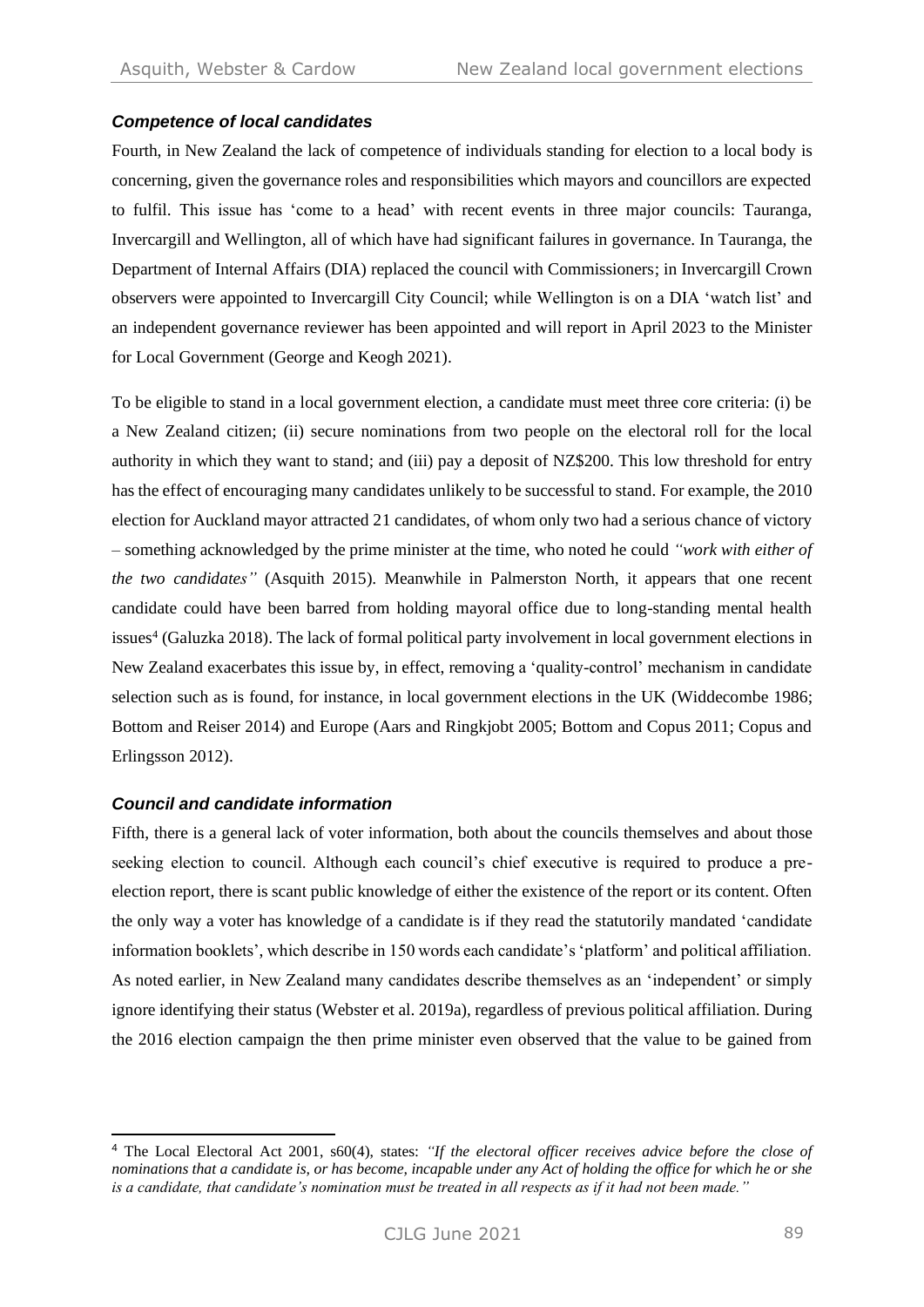reading the candidate profile booklet was so limited that he never read it, simply voting for those candidates with whom he was familiar (New Zealand Politics Daily 2016).

Finally on this point of candidate 'familiarity', considerable evidence suggests that the way people get to 'know' a candidate in local body elections is if he or she is a well-known figure or has 'been in the job' for a number of years (Bush 1980, 1981; Drage 2008). Once again, with high councillor to population ratios, the lack of political party involvement in local elections is all the more intriguing given the finding of Webster et al. (2019b; 2019a) that clear party affiliation can have a significant beneficial impact on a candidate's chances of electoral success.

#### *Visibility of incumbent councillors*

The sixth factor identified relates to the visibility or otherwise of incumbent councillors. Early work by Bush (1981) highlighted the high success rate amongst incumbent candidates in New Zealand. This pattern was further replicated in the 2008 local elections in the state of Victoria, Australia (Economou 2010) and in local elections in Canada (Sancton 2018). The low turnout of voters in New Zealand local body elections may be attributed in part to the relative invisibility of a councillor once they have been elected. In New Zealand there is no requirement for the elected councillors to hold 'clinics' or 'surgeries', and unlike the position in relation to their member of parliament, a voter may not see an office in their locality for the local councillor/s. Thus the elected members of councils in New Zealand can become virtually invisible to anyone not actively involved in the business of local government. Drage (2008) illustrates this in some detail, arguing that councillors have dual roles – as an elected representative, providing local voice; and alongside this a governance role, determining plans and policies and making some operational decisions. It is worthy of note that since the election of the fourth Labour government in 1984, New Zealand has embraced a neo-liberal 'new public management' model much more enthusiastically than any other country (Kelsey 1995; Martin et al. 1996; Pollitt 2000; Scott 2001; Asquith 2016). As a result, the governance role of a councillor, as opposed to their representative role, is dominant, and is similar to that of a non-executive director in a private sector business (Asquith 2012). As Drage (2008) points out, councillors who challenge this by arguing for a more balanced role, giving greater emphasis to their representative responsibilities, tend to find themselves 'frozen out'.

#### *Cost of participation*

The authors' seventh and final point relates to the cost for candidates of participating in local elections. While the bar for standing for election is low, the ability to run a credible campaign which has impact is a different proposition altogether. The lack of overt party-political activity means that there are no nationally organised and funded election campaigns for local elections. The net effect of this is that candidates are either self-reliant for campaign funding or dependent upon a group of supporters or wealthy benefactors. This applies particularly to mayoral elections in the larger cities. There are nationally-set caps on the amount a candidate may spend in Auckland, and to a lesser extent the other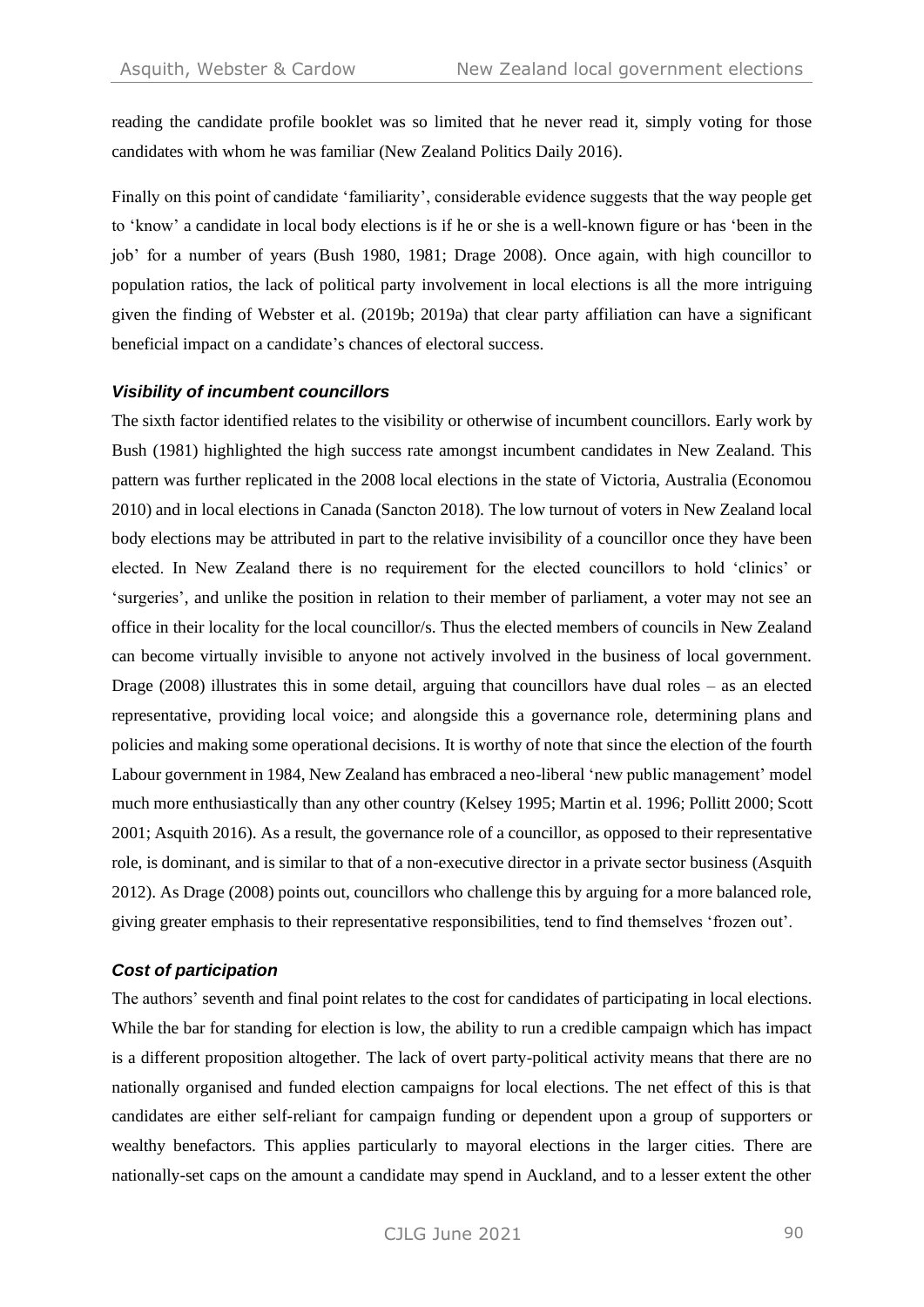major urban areas, but candidates' expenses can still be considerable (Webster et al. 2019a). The cost of seeking election to the Auckland mayoralty can be estimated by the fact that in the two elections of 2010 and 2013 the victor, Len Brown, received two individual campaign donations of NZ\$499,000 and NZ\$273,000. More recently, Phil Goff won the 2016 Auckland mayoralty after spending NZ\$410,814 of the NZ\$604,171 he raised, thus enabling him to bank NZ\$193,357 for his 2019 re-election campaign (Niall 2016). It was also suggested by Orsman (2016) that Goff had raised NZ\$250,000 in a single fundraising dinner for his 2016 campaign.

As such, all except those able to raise substantial funds (in the New Zealand local government context), are excluded from standing and coordinating a large-scale campaign (Orsman 2016). While Auckland is an outlier in terms of New Zealand cities' elections in terms of campaign cost, other big city mayoralties can also be costly ventures. In Palmerston North (one of the five largest metropolitan cities in New Zealand), the mayor was returned in 2019 having spent only NZ\$538, but his initial election campaign in 2016 cost in excess of NZ\$40,000. Candidate expense returns show an average expenditure of between NZ\$3,000–4,000 for other elected councillors.

## **Conclusions: a way forward**

The international literature highlights the importance of the rational voter theory (Franklin 2004): elections must matter and be perceived as important to voters. Age and generational effects, youth footprint theory (Franklin 2004; Vowles 2010), the concept of first- and second-order elections (Riker and Ordeshook 1968; Reif and Schmitt 1980), and social group or network theory may all also have an influence on voter participation in local government elections (Bevelander and Pendakur 2009, 2011; Bhatti and Hansen 2012; Blais and Rubenson 2012). Both the literature and the present study's analysis highlight deterrents to voting arising from the way local elections are conducted in New Zealand. The latest decline in electoral turnout in the 2019 local government elections suggests a need for immediate reform that recognises these influences. Without significant reform, local democracy in New Zealand, specifically citizen engagement in the local electoral process, looks set to continue to decline. The authors propose that the various issues, influences and specific factors highlighted in this paper be addressed across four areas of reform, as follows: (1) enhance the transparency of the party-political nature of local government; (2) strengthen the national collective voice and understanding of local government; (3) introduce compulsory civics education; and (4) make local government and councillors more visible.

An initial positive step towards reinvigorating interest and engagement in local elections would be made if, wherever relevant, the implicit party-political nature of local government is made explicit. This would see enhanced transparency of candidates' political affiliations. In this context, the major political parties need to refrain from running nominally 'independent' candidates, or 'tickets' of candidates under assumed party names, and instead run clearly identifiable party-political representatives. Voters would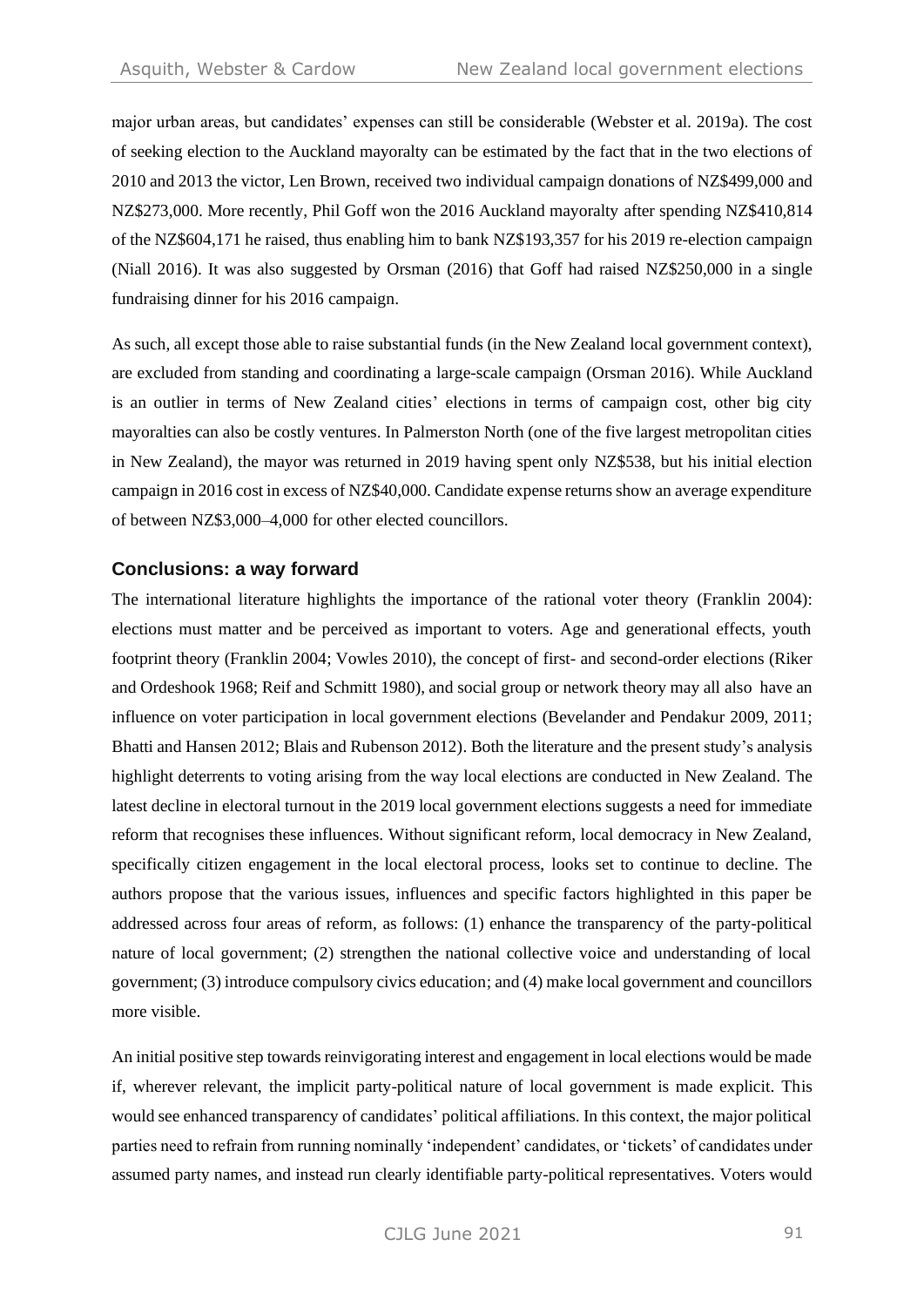then know the 'true colours' of their candidates. Further, a party selection process would go some way to lifting the calibre of candidates. The most obvious examples here are the Auckland-based 'Citizens and Ratepayers' and 'Auckland Future' tickets, which are National Party affiliated; and 'City Vision', which is the declared centre-left-aligned political ticket. As reported earlier, Webster et al. (2019a) have demonstrated, in Auckland at least, that candidates explicitly identified with a major party have a greatly enhanced chance of electoral success – and the pattern appears to be to some extent replicated in other large New Zealand cities. An example is Palmerston North, which has a 'progressive' block of four councillors (out of 16), with two Green Party and two Labour Party representatives, elected on explicit political party platforms. Elsewhere, in the Wellington region a small, but increasing, number of Labour Party councillors are being elected.

Secondly, the collective voice of local government needs to be heard more often. Many New Zealanders have little or no understanding of the positive impacts their local authority has on their daily lives. Towards the close of the 2013 campaign, the then CEO of Local Government New Zealand, Malcolm Alexander, published an opinion piece in the *New Zealand Herald* which extolled the virtues of local government and the importance of citizens engaging in the democratic process (Alexander 2013). Unfortunately, this article was too little and too late in the electoral process. Since then, there has not been a concerted campaign to reinforce the message Alexander was trying to communicate.

To ensure that the 'youth footprint' supports voter turnout, this paper advocates strengthening and better resourcing civics education programmes, plus adding new initiatives that teach the value of civic participation and encourage young people to exercise their vote. The authors note the sombre tone struck by Ellis (2006, p. 16):

*It has indeed been suggested that the first three elections for which a voter is qualified are of defining importance, and that if voting does not become a routine event early in a person's life, the potential for that individual to participate consistently may be lost.*

This is a challenge which the New Zealand Political Studies Association (2020) is embracing, alongside the Ministry of Education's own initiatives in Wellington (Ministry of Education 2020). While specific civics education would be beneficial, the authors acknowledge the potential for tensions between the neo-liberal elite within New Zealand and a 'civics-focused' population, which would be able to assess and critique the dismantling of traditional institutions of governance from an informed perspective (Kelsey 1995).

Finally, New Zealand needs to re-evaluate the current approach to 'second-order' elections: making both local elections and candidates more visible, taking note of the observations of Reif and Schmitt (1980) cited earlier, and recognising the arguments for political efficacy. To avoid the scenario of declining voter turnout translating into an inexorable decline in local democracy, councillors and mayors must be much more visible and their responsibilities better understood by the populace. They need to escape the shackles of the town hall and reinforce the important role of local government, which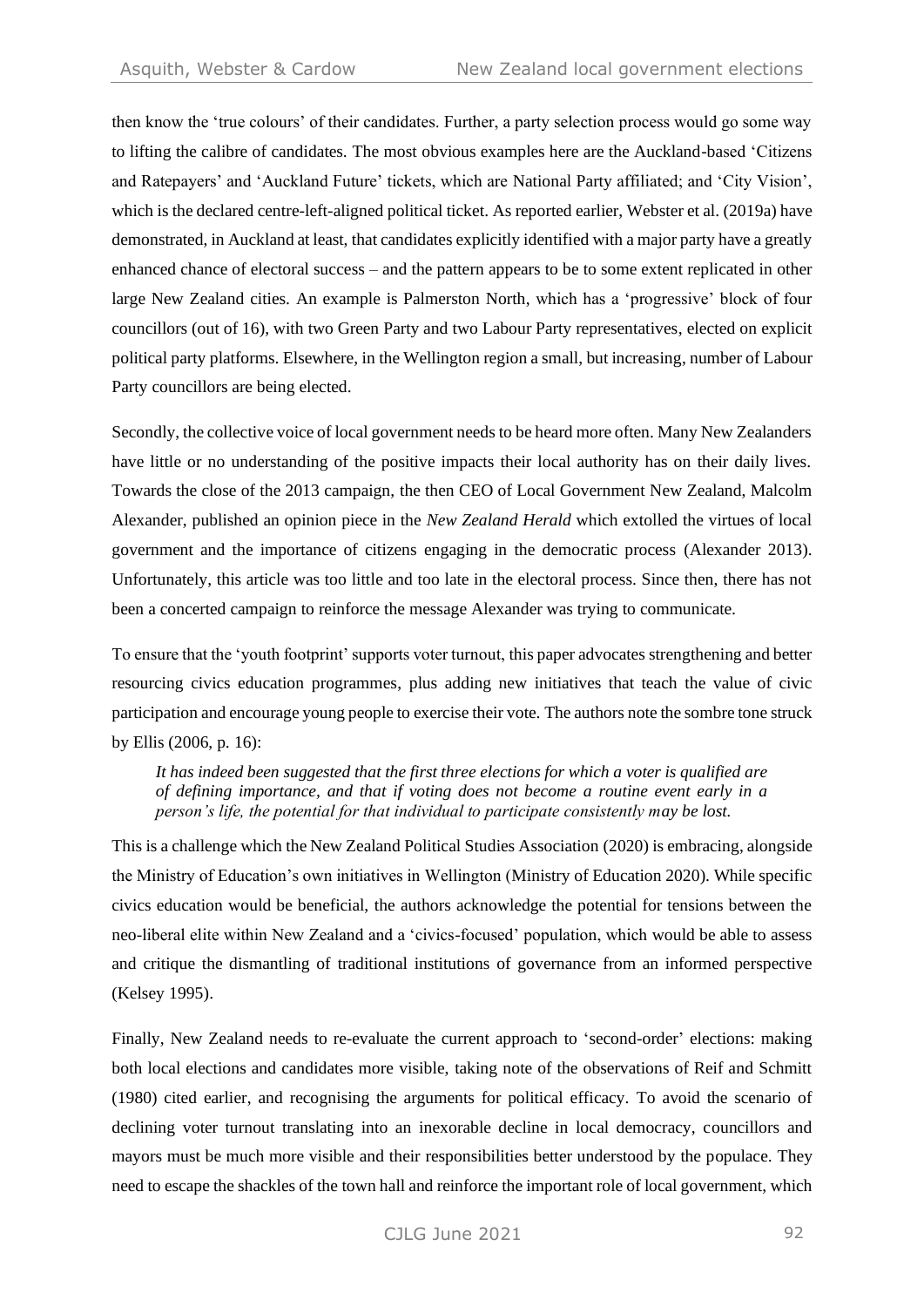arguably has more impact upon our daily lives than any other level or institution of the state. This reorientation would be about providing voters with needed information, not electoral propaganda. Central government needs to step up and take the lead, in partnership with Local Government New Zealand. Taking Auckland as an example, it would be immensely influential if government ministers were to be constructive about the role of Auckland Council and hence about the importance of local elections.

If significant cultural change does not occur at both the local and national levels of government, engagement and trust in local government will continue to languish and election turnout will be in terminal decline. This risks moving local government from a functioning sphere of democracy to an administrative arm or agency of central government. Clearly, traditional methods of getting political messages across no longer have the same impact. For many citizens, social media has replaced the evening news. Yet, for example, the Scottish independence referendum in the UK in 2014 showed that when young people are engaged with an issue they see as important and relevant to them, they participate in record numbers with, in this case, over 80% of those eligible to vote doing so (McSmith 2014). Galvanising this engagement is the key task we face in New Zealand.

Given this background, the words of Jim Hacker from the British television comedy *Yes Prime Minister* – talking about English local government – seem most apt:

*Only about 25% of the electorate vote in local elections. And all they do is treat it as a popularity poll on the political leaders [in central government]… Nobody knows who their local councillor is. And the councillors know nobody knows who they are. Or what they do. So they spend four totally unaccountable years on a publicly-subsidised ego trip, handing out ratepayers' hard-earned money...* (Lynn and Jay 1989, p. 134).

As this paper was being finalised, New Zealand's Minister of Local Government, the Honourable Na Nanaia Mahuta, announced a review entitled 'The Future of Local Government'. This is the first fundamental, root-and-branch examination of the scope and scale of local government since the reforms of the late 1980s. Central to this review will be many of the issues identified in this paper: citizen engagement; participation; and how to achieve reinvigorated, vibrant local democracy. The review panel is scheduled to present its report in April 2023. The authors await its findings with great trepidation and hope this paper will be of interest to its members.

## **Declaration of conflicting interest**

The authors declared no potential conflicts of interest with respect to the research, authorship, and/or publication of this article.

## **Funding**

The authors received no financial support for the research, authorship, and/or publication of this article.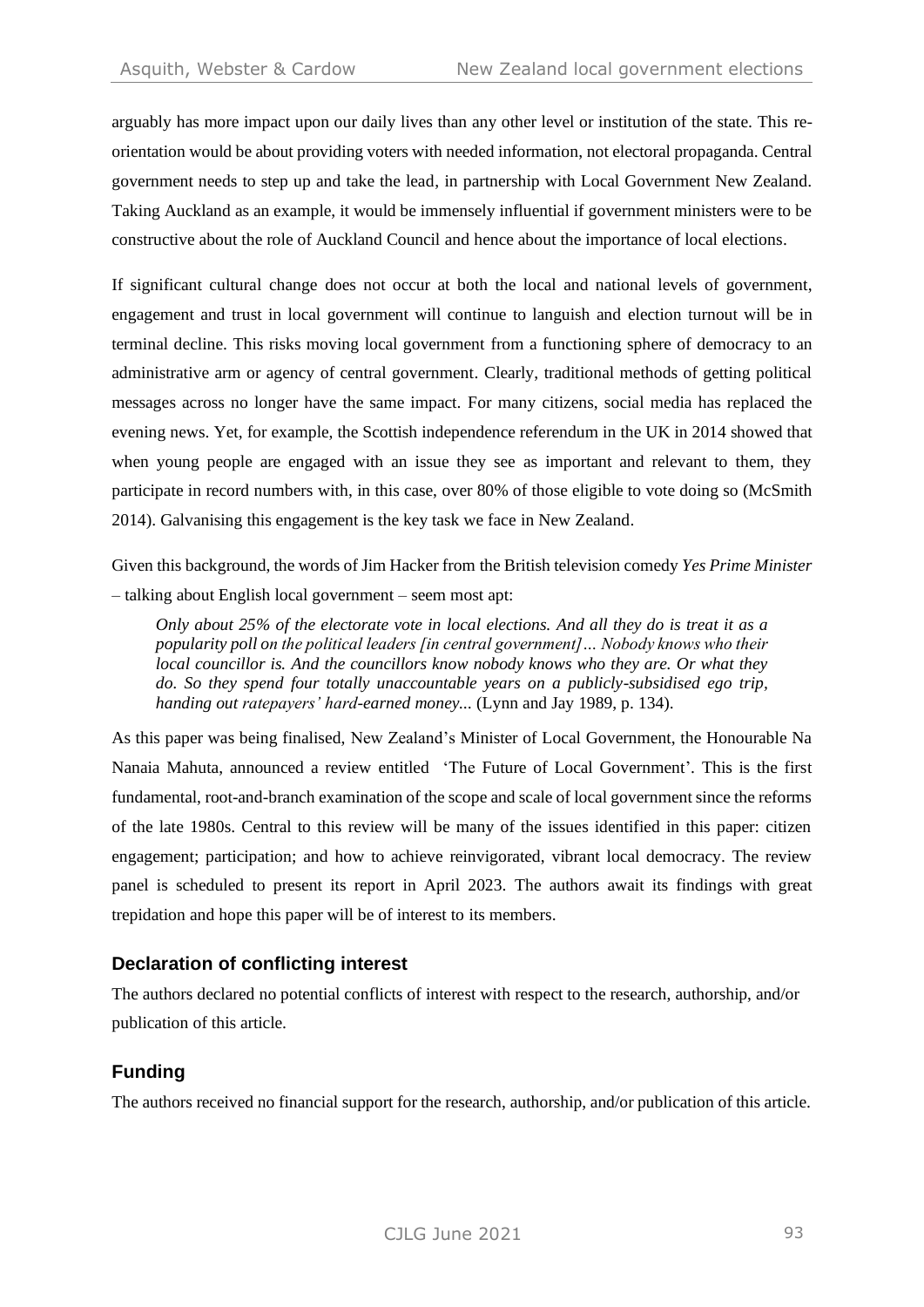#### **References**

- Aars, J. and Ringkjobt, H.-E. (2005) Party politicisation reversed? Non-partisan alternatives in Norwegian local politics. *Scandinavian Political Studies,* 28, 161–181. <https://doi.org/10.1111/j.0080-6757.2005.00126.x>
- Alexander, M. (2013) Have a say on how your city is run. *New Zealand Herald*, 2 October 2013. Available at: [https://www.nzherald.co.nz/nz/malcolm-alexander-have-a-say-on-how-your-city-is](https://www.nzherald.co.nz/nz/malcolm-alexander-have-a-say-on-how-your-city-is-run/RWOLU6ZGD5Z3YFZIHUEGGPGLDU/)[run/RWOLU6ZGD5Z3YFZIHUEGGPGLDU/](https://www.nzherald.co.nz/nz/malcolm-alexander-have-a-say-on-how-your-city-is-run/RWOLU6ZGD5Z3YFZIHUEGGPGLDU/) [Accessed: 20 January 2021].
- Asquith, A. (2012) The role, scope and scale of local government in New Zealand: Its prospective future. *Australian Journal of Public Administration,* 71, 76–84[. https://doi.org/10.1111/j.1467-](https://doi.org/10.1111/j.1467-8500.2012.00751.x) [8500.2012.00751.x](https://doi.org/10.1111/j.1467-8500.2012.00751.x)
- Asquith, A. (2015) *Auckland: Super city or super cock-up?* Paper presented at New Zealand Political Studies Association Annual Conference, Massey University, Palmerston North, New Zealand, 30 November–3 December 2015.
- Asquith, A. (2016) Public sector management in New Zealand's local government. In: Drage, J. and Cheyne, C. (eds) *Local government in New Zealand: Challenges and choices*, (pp. 205–218). Auckland: Dunmore Publishing Ltd.
- Beattie, G. (2011) A glass half full or half empty? In*:* Drage, J., Cheyne, C. and Mcneill, J. (eds) *Along a fault line: New Zealand's changing local government landscape,* (pp. 91–105)*.* Auckland: Dunmore Publishing Ltd.
- Bevelander, P. and Pendakur, R. (2009) Social capital and voting participation of immigrants and minorities in Canada. *Ethnic and Racial Studies,* 32, 1406–1430.<https://doi.org/10.1080/01419870802298447>
- Bevelander, P. and Pendakur, R. (2011) Voting and social inclusion in Sweden. *International Migration,* 49, 67–92.<https://doi.org/10.1111/j.1468-2435.2010.00605.x>
- Bhatti, Y. and Hansen, K.M. (2012) Leaving the nest and the social act of voting: Turnout among first time voters. *Journal of Elections, Public Opinion and Parties,* 22, 380–406. <https://doi.org/10.1080/17457289.2012.721375>
- Blais, A. and Rubenson, D. (2012) The source of turnout decline: New values or new contexts? *Comparative Political Studies,* 46, 95–117.<https://doi.org/10.1177/0010414012453032>
- Boston, J., Martin, J., Pallot, J. and Walsh, P. (1996) *Public management. The New Zealand model.* Melbourne: Oxford University Press.
- Bottom, K. and Copus, C. (2011) Independent politicis: Why seek to serve and survive as an independent councillor. *PPA,* 26, 279–305.<https://doi.org/10.1177/0952076710378547>
- Bottom, K. A. and Reiser, M. (2014) Still want to party? An assessment of party-politicization in directlyelected mayoral authorities in England and Germany's North Rhine-Westphalia. *Public Money & Management,* 34, 339–346[. https://doi.org/10.1080/09540962.2014.945799](https://doi.org/10.1080/09540962.2014.945799)
- Bush, G. (1980) *Local government and politics in New Zealand.* Auckland: George Allen and Unwin Australia Pty Ltd.
- Bush, G. (1981) Incumbency in the 1980 local body election. *Political Science,* 33, 211–216. <https://doi.org/10.1177/003231878103300210>
- Bush, G. (1995) *Local government and politics in New Zealand.* Auckland: Auckland University Press.
- Campbell, A., Gurin, G. and Miller, W. (1954) *The voter decides*. Evanston, USA, Row Peterson.
- Copus, C. (1997) The local councillor and party loyalty. *Policy and Politics,* 27, 309–324. <https://doi.org/10.1332/030557399782453064>
- Copus, C. and Erlingsson, G. (2012) Parties in local government: A review. *Representation,* 48, 235–247. <https://doi.org/10.1080/00344893.2012.683489>
- Cox, M. (2003) When trust matters: Explaining differences in voter turnout. *Journal of Common Market Studies,* 41, 757–770.<https://doi.org/10.1111/1468-5965.00444>
- Department of Internal Affairs. (2006) *Local government rates inquiry: Terms of reference*. Wellington: Department of Internal Affairs.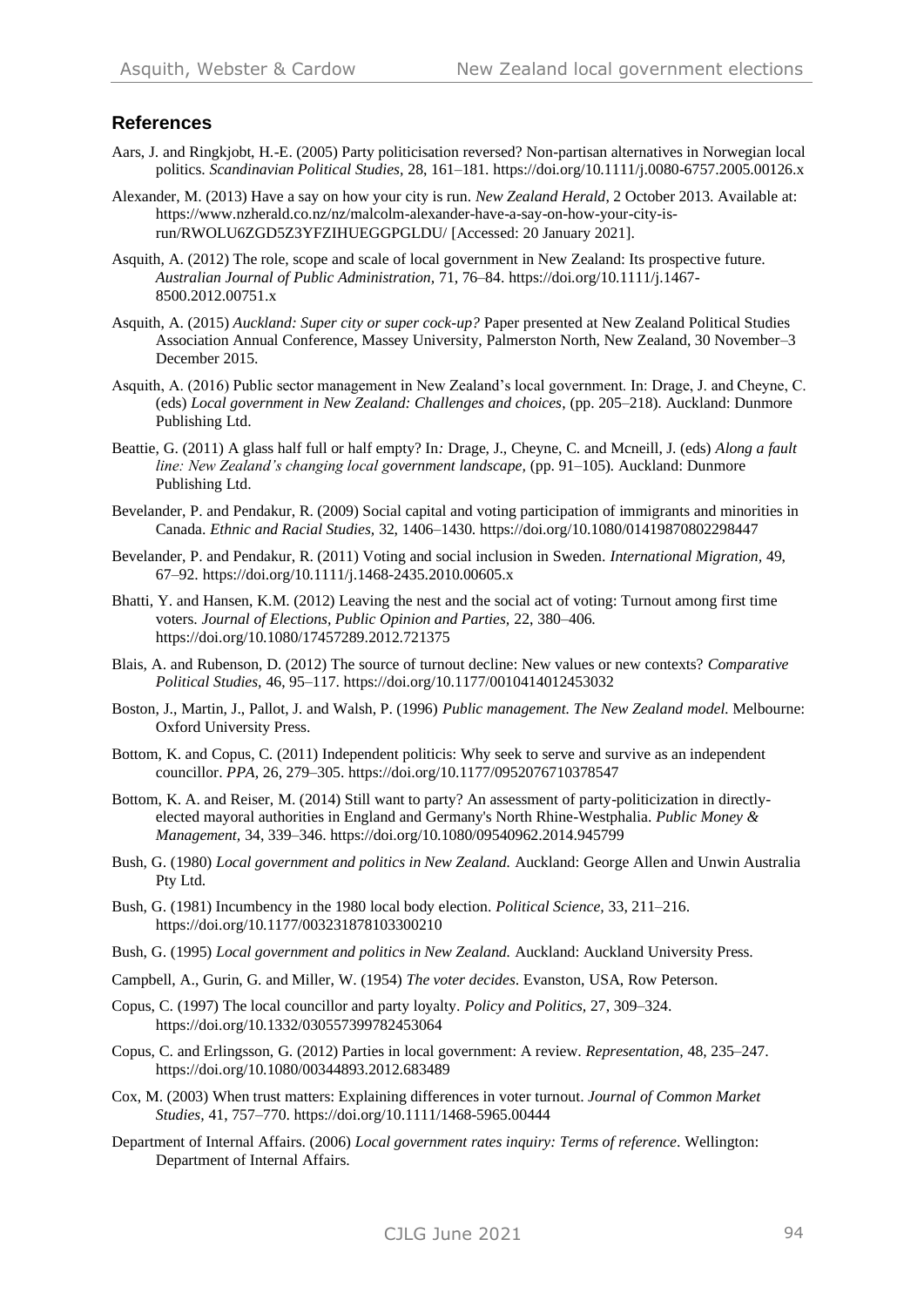- Department of Internal Affairs. (2010) *Local authority election statistics 2010*. Wellington: New Zealand Government.
- Department Of Internal Affairs. (2013) *Local authority election statistics 2013* [Online]. Wellington, New Zealand Government. Available at: [https://www.dia.govt.nz/diawebsite.nsf/wpg\\_URL/Services-Local-](https://www.dia.govt.nz/diawebsite.nsf/wpg_URL/Services-Local-Elections-Local-Authority-Election-Statistics-2013?OpenDocument)[Elections-Local-Authority-Election-Statistics-2013?OpenDocument](https://www.dia.govt.nz/diawebsite.nsf/wpg_URL/Services-Local-Elections-Local-Authority-Election-Statistics-2013?OpenDocument) [Accessed 23 April 2015].
- Department Of Internal Affairs. (2015) *About local government* [Online]. New Zealand Government. Available at: [http://www.localcouncils.govt.nz/lgip.nsf/wpg\\_url/about-local-government-index](http://www.localcouncils.govt.nz/lgip.nsf/wpg_url/about-local-government-index) [Accessed 2 October 2015].
- Derby, M. (2016) *Local and regional government - Reforming local government* [Online]. Te Ara the Encyclopedia of New Zealand. Available at[: http://www.teara.govt.nz/en/local-and-regional](http://www.teara.govt.nz/en/local-and-regional-government/page-5)[government/page-5](http://www.teara.govt.nz/en/local-and-regional-government/page-5) [Accessed 11 December 2016].
- Drage, J. (2008) *A balancing act: Decision-making and representation in New Zealand's local government.*  Wellington: Institute of Policy Studies, School of Government, Victoria University of Wellington.
- Drage, J. and Cheyne, C. (2016) *Local government in New Zealand: Challenges and choices.* Auckland: Dunmore Publishing Ltd.
- Drage, J. and Webster, K. (2016) Political representation: The councillor's role. In*:* Drage, J. and Cheyne, C. (eds) *Local government in New Zealand: Challenges and choices,* (pp. 140–151). Auckland: Dunmore Publishing Ltd.
- Economou, N. (2010) Parties, participation and outcomes: The 2008 Victorian local government elections. *Australian Journal of Political Science,* 45, 425–436.<https://doi.org/10.1080/10361146.2010.499164>
- Electoral Commission. (2014) *Voter and non-voter satisfaction survey 2014 general election*. Wellington: Electoral Commission.
- Electoral Commission. (2015) *Report into the 2014 general election.* Prepared by TNS New Zealand for the Electoral Commission. Wellington: New Zealand Government.
- Electoral Commission. (2018) *Report into the 2017 general election*. Prepared by TNS New Zealand for the Electoral Commission. Wellington: New Zealand Government.
- Electoral Commission. (2020) *Report of the Electoral Commission on the 17 October 2020 general election and referendums*. Wellington: Electoral Commission.
- Ellis, A. (2006) *Engaging the electorate: Initiatives to promote voter turnout from around the world. Including voter turnout data from national elections worldwide, 1945–2006*. Stockholm: International IDEA.
- Foster, J. and Taylor, D. (2019) Voter turnout decline in New Zealand: A critical review of literature and suggestions for future research. *New Zealand Sociology,* 34, 1–17.
- Franklin, M.N. (2004) *Voter turnout and the dynamics of electoral competition in established democracies since 1945*. New York: Cambridge University Press.<https://doi.org/10.1017/CBO9780511616884>
- Galuszka, J. (2018) Council candidate Ross Barber unfit to control his own affairs. *Stuff*, 24 August 2018.
- George, D. and Keogh, B. (2021) Independent probe into Wellington City Council starting 'immediately', reviewer says. *Stuff*, 27 February 2021.
- Geys, B. (2006) Explaining voter turnout: A review of aggregate-level research. *Electoral Studies*, 637–663. https://doi.org/10.1016/j.electstud.2005.09.002
- Greene, S. (2004) Social identity theory and party identification. *Social Science Quarterly,* 85, 136–153. <https://doi.org/10.1111/j.0038-4941.2004.08501010.x>
- Gronlund, K. and Setala, M. (2007) Political trust, satisfaction and voter turnout. *Comparative European Politics,* 5, 400–422.<https://doi.org/10.1057/palgrave.cep.6110113>
- Hayward, J. (2016) Local government and proportional representation. In: Drage, J. and Cheyne, C. (eds) *Local government in New Zealand: Challenges and choices*, (pp. 130–139). Auckland: Dunmore Publishing Ltd.
- Health and Disability System Review. (2020) *Health and disability system review – final report – Pūrongo Whakamutunga*. Wellington: HDSR.
- Hehar, L. (2016) Little problem with Phil Goff running for mayor while an MP. *Stuff*, 29 November 2016.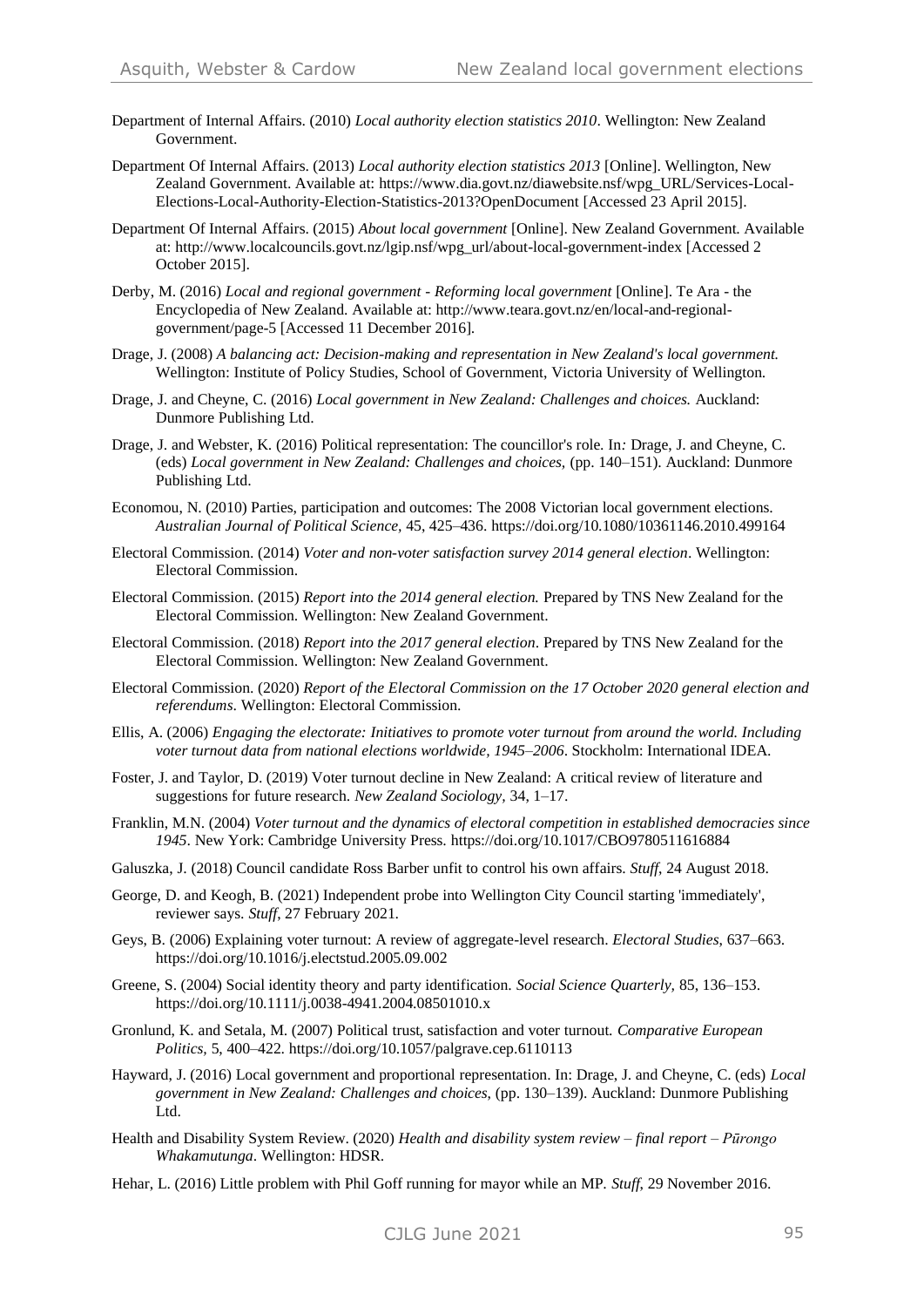Hill, M. (2003) *Public policy in the community.* Hampshire: Palgrave MacMillan.

- Hornung, J., Bandelow, N.C. and Vogeler, C.S. (2019) Social identities in the policy process. *Policy Sciences*, 211–231.<https://doi.org/10.1007/s11077-018-9340-6>
- Hurley, B. (2019) John Banks hires powerful campaign team as he eyes a run for Auckland mayor. *Stuff*, 14 July 2019.
- Kelsey, J. (1995). *The New Zealand experiment.* Auckland: AUP.
- Local Government Commission. (2008) *Review of the Local Government Act 2002 and Local Electoral Act 2001: Summary Report*. Wellington: Local Government Commission.
- Local Government New Zealand. (2019) *Final voter turnout 2019* [Online]. Wellington: Local Government New Zealand. Available at:<https://www.lgnz.co.nz/vote2019/voters/final-voter-turnout-2019/> [Accessed 6 March 2020].
- Lynn, J. and Jay, A. (1989) *The complete Yes Prime Minister*. London: BBC Books.
- McKinley, P. (2003) Adapting to new powers of general competence: Examining the implications of new freedoms and constraints under the new legislation. *Successfully Implementing Local Government Reform Conference.* Wellington.
- McSmith, A. (2014) The Scottish referendum results: Huge turnout bolsters case for voting. *Independent*. Available at: [https://www.independent.co.uk/news/uk/scottish-independence/scottish-referendum-results](https://www.independent.co.uk/news/uk/scottish-independence/scottish-referendum-results-huge-turnout-bolsters-case-voting-16-9745081.html)[huge-turnout-bolsters-case-voting-16-9745081.html](https://www.independent.co.uk/news/uk/scottish-independence/scottish-referendum-results-huge-turnout-bolsters-case-voting-16-9745081.html) [Accessed 20 January 2021].
- Ministry of Education. (2020) *Civics and citizenship education: Teaching and learning guide.* Wellington: Ministry of Education.
- New Zealand Political Studies Association. (2020) *Civics, citizenship and political literacy working group*  [Online]. NZPSA. Available at:<https://nzpsa.co.nz/civics-citizenship-and-political-literacy> [Accessed 2 December 2020].
- New Zealand Politics Daily. (2016) What's wrong with local elections? *NBR*, 27 September 2016.
- Niall, T. (2016) Goff has \$200k left in campaign kitty after mayoral win. *Radio New Zealand*, 12 December 2016.
- Orsman, B. (2016) Chinese dinner adds \$250,000 to Phil Goff's war chest. *New Zealand Herald*, 19 September 2016.
- Perriam, F. (2002) *The powers of general competence: The coming of age of local government or the rise and rise of bureaucratic control*. Kellogg/Primary Industry Council Rural Leadership Programme*.* Lincoln University.
- Pollitt, C. (2000) Is the emporer in his underwear? *Public Management - An International Journal of Research and Theory,* 2, 181–200.<https://doi.org/10.1080/14719030000000009>
- Putnam, R.D. (1993) *Making democracy work: Civic traditions in modern Italy.* New Jersey: Princeton University Press.<https://doi.org/10.2307/j.ctt7s8r7>
- Putnam, R.D. (2000) *Bowling alone: The collapse of American community.* New York: Simon & Schuster. <https://doi.org/10.1145/358916.361990>
- Reid, M. (2016) Local authority turnout: What's the story? *Policy Quarterly,* 12, 3–9. <https://doi.org/10.26686/pq.v12i4.4625>
- Reif, K. and Schmitt, H. (1980) Nine second order elections A conceptual framework for the analysis of European election results. *European Journal of Political Research,* 8, 3–44. <https://doi.org/10.1111/j.1475-6765.1980.tb00737.x>
- Riker, W. and Ordeshook, P. (1968) A theory of the calculus of voting. *American Political Science Review,* 62, 25–42.<https://doi.org/10.1017/S000305540011562X>
- Sancton, A. (2018) What happened to incumbent councillors in Greater Sudbury and London? The role of the Ontario ombudsman's reports on alleged secret meetings. In: Breux, S. and Couture, J. (eds) *Accountability and responsiveness at the municipal level: Views from Canada*, (pp. 132–152). Ontario: McGill-Queen's University Press[. https://doi.org/10.2307/j.ctv2n7pbt.10](https://doi.org/10.2307/j.ctv2n7pbt.10)
- Scott, G. (2001) *Public sector management in New Zealand: Lessons and challenges*. Canberra: ANU.